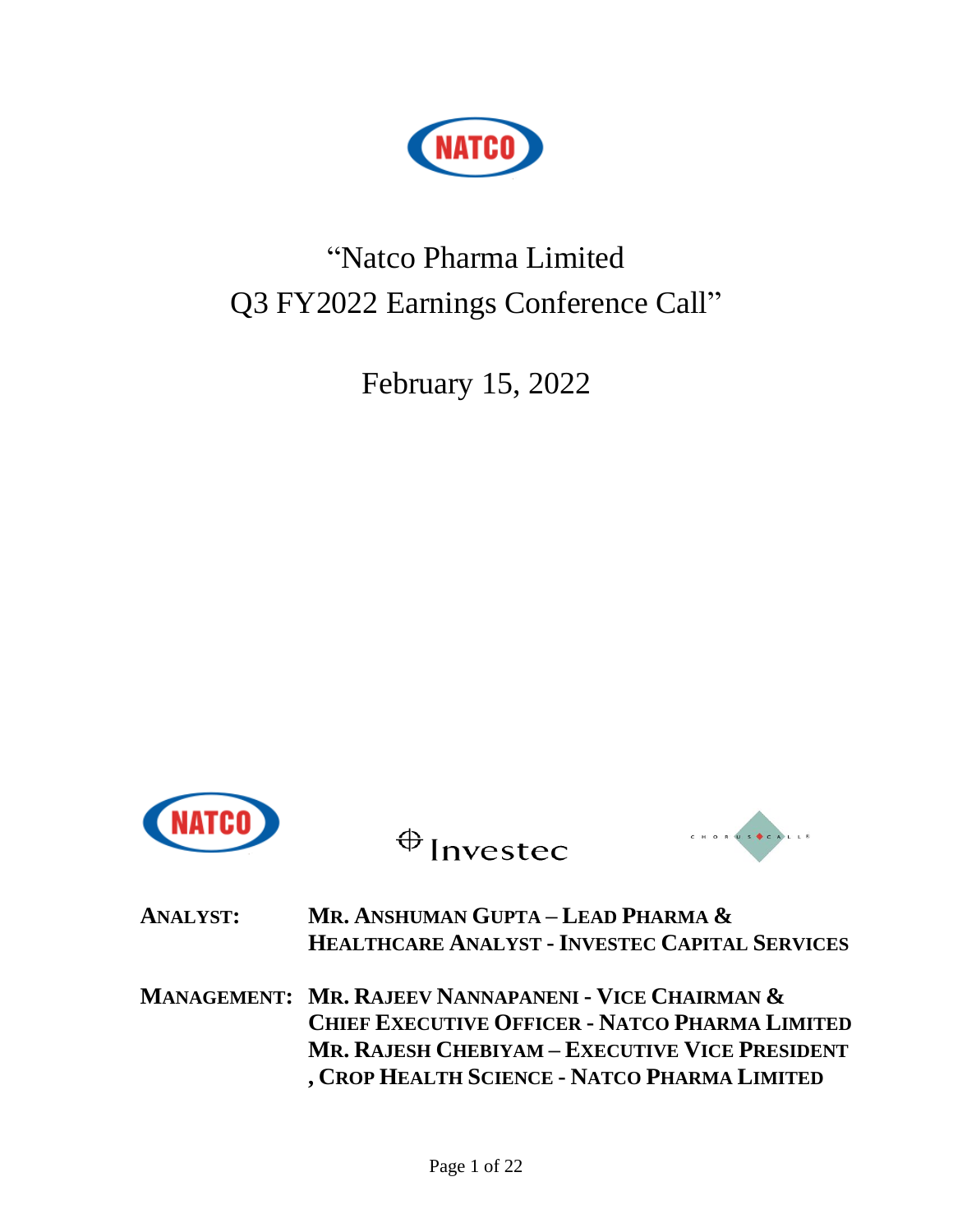

**Moderator**: Ladies and gentlemen, good day, and welcome to the Q3 FY2022 Earnings Conference Call of NATCO Pharma Limited hosted by Investec Capital Services. As a reminder all participant lines will be in the listen-only mode and there will be an opportunity for you to ask questions after the presentation concludes. Should you need assistance during the conference call, please signal an operator by pressing "\*" then "0" on your touchtone phone. Please note that this conference is being recorded. I now hand the conference over to Mr. Anshuman Gupta, Lead Pharma and Healthcare analyst at Investec Capital Services. Thank you and over to you Sir!

**Anshuman Gupta**: Thank you moderator and good morning everyone. On behalf of Investec Capital I welcome you all for NATCO Pharma Q3 FY2022 Earnings Call. Today, we have senior management team represented by Mr. Rajeev, Vice Chairman and CEO, and Mr. Rajesh. Over to you Rajeev Sir! Thank you.

**Rajeev Nannapaneni:** Thank you Anshuman. Good morning and welcome everyone to NATCO's conference call discussing our earnings results for the third quarter of FY2022, which ended December 31, 2021. During this call we may be making certain forward-looking statements or statements about future events and anything said on this call, which reflects our outlook for future must be reviewed in conjunction with the risks that the company faces. Like to state the material of the call except for participant questions is the property of NATCO and cannot be recorded or rebroadcast without NATCO's expressed written permission. We will begin the call with the results highlights followed by an interactive Q&A session. So we hope you all received the financials and the press release that was sent out earlier. These are also available on our website. Natco has recorded consolidated total revenue of Rs.590.7 Crores, which includes a product licensing income for the third quarter which ended December 31, 2021. This is against Rs.386 Crores for the same period last year so reflecting 53% increase in revenue. The net profit for the period on a consolidated basis was Rs.80.4 Crores as against Rs.63.4 Crores same period last year reflecting an increase of roughly about 27% in net profits. During the quarter there was a one-time expense against the product licensing income. Specifically on the segmental revenue split which has also been shared. APIs totaled Rs.61.7 Crores for Q3, formulations domestic about Rs.100.3 Crores, formulation exports which includes profit sharing, licensing income and also the foreign subs was Rs.383.1 Crores, other operating and nonoperating income 45.3 Crores, crop health sciences is 0.3 Crores for the quarter. Thank you all. We will open up the questions now.

**Moderator**: Thank you very much. We will now begin the question and answer session. The first question is from the line of Tarang from Old Bridge Capital. Please go ahead.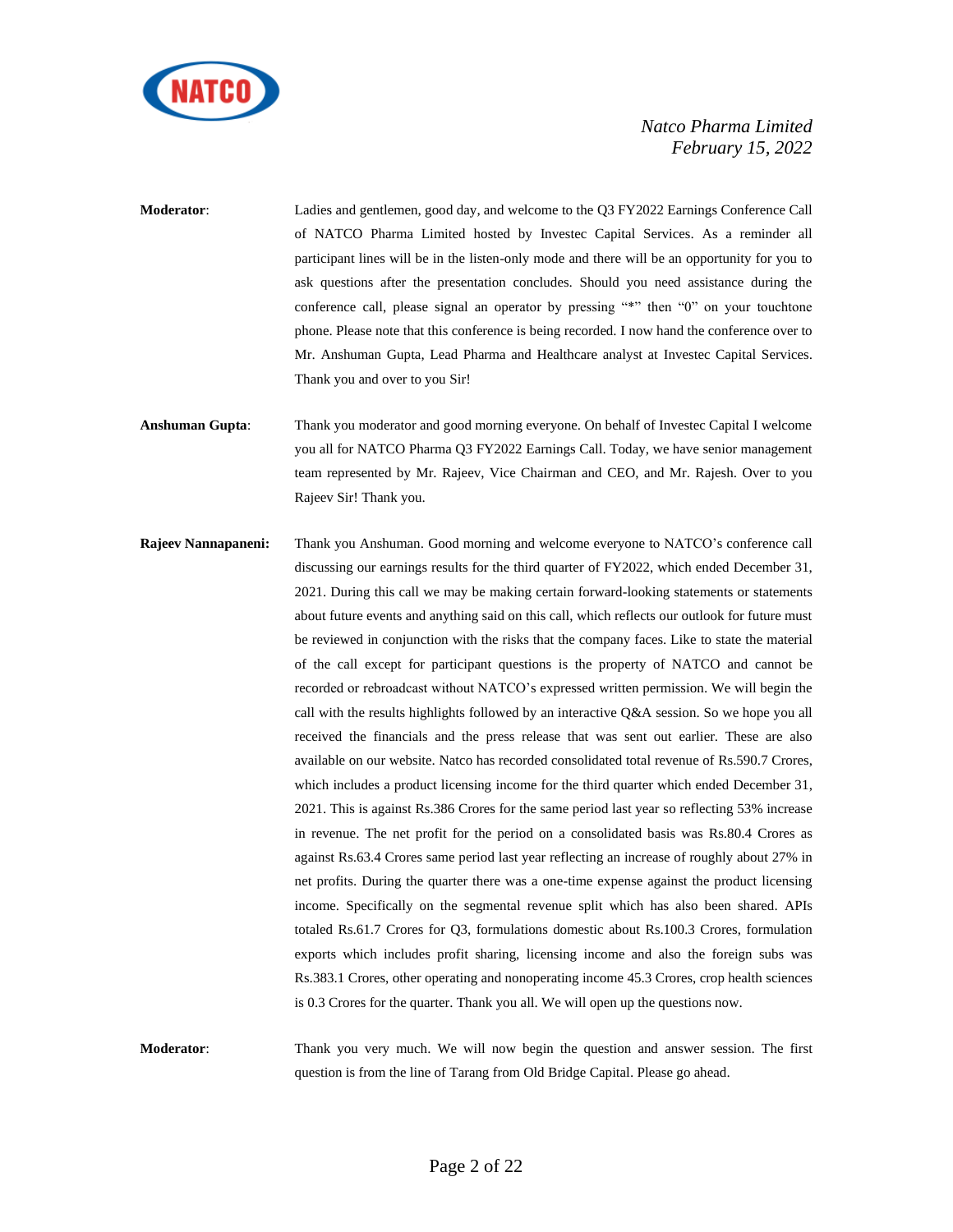

**Tarang:** Hi good morning just a couple of questions from my side, one I think at the beginning of the third quarter that was bought about 100% stake in Dash for \$18 million so just wanted to get a sense on the thought process behind this acquisition, how does it help Natco as you move forward that is number one, number two if you could give us a sense on revenue and EBITDA extra product licensing income which is a one-off for this quarter?

- **Rajeev Nannapaneni:** Let me answer your first question what is the rationale for doing a front-end in the US. We have been doing partnership all these years and I think we have done well I think we are much a smaller company when we did this partnership so we needed someone to support us, so I think the strategy now is for the plain vanilla generics, I think we want to do our own front end, for complex generics we want to continue to do partnerships I think that is what we are thinking so we needed a front end I think Dash came along and came at a very reasonable valuation so we thought I think it is a high time that we start doing our own front-end. I think the value clearly is that as business gets more and more difficult as you know it will be better to keep most of the economics with us as opposed to sharing because there is not much to share anymore and that is the reason why we did the acquisition and also it allows us to brand ourselves in the front-end market where and we are moving up the value chain that is answering your first question. The second question was what is the difference in the EBITDA if you remove the licensing income. The licensing income covers most of the expenses I think our run rate of revenue is similar to what we had last quarter I think I cannot tell you exactly what the numbers are but I think it is continuing the same way I think the difference essentially is from the licensing income because we did a licensing income with a particular partner who gave us a reimbursement of certain expenses and that is the reason why he had this one-off so to answer your question directly I think there is no difference between last quarter and this quarter.
- **Tarang:** Got it. Just to step back on the first question given that your strategy is pretty straightforward about plain vanilla genetics and wanting to do front-end there would you rather not be better off actually partnering with someone who has a broader portfolio in the front-end rather than having your own front-end with a limited portfolio?
- **Rajeev Nannapaneni:** I think that is what we are trying to see problem with the chicken and egg question you are asking me, see basically what happens is when will I get the broader portfolio unless you start something is not it, I think this is a long journey my friend I do not think the payoff of this asset will happen in any anytime soon because all the products that we have right now are licensed and they all have five years, seven year contract so we cannot really get out of those contracts so we cannot get the ANDA back, so clearly in the nearer term it is only ANDA for which we are filing now for which let us say launch will happen five years, seven years or eight years later that is when we get the payoff. Partnerships and all there is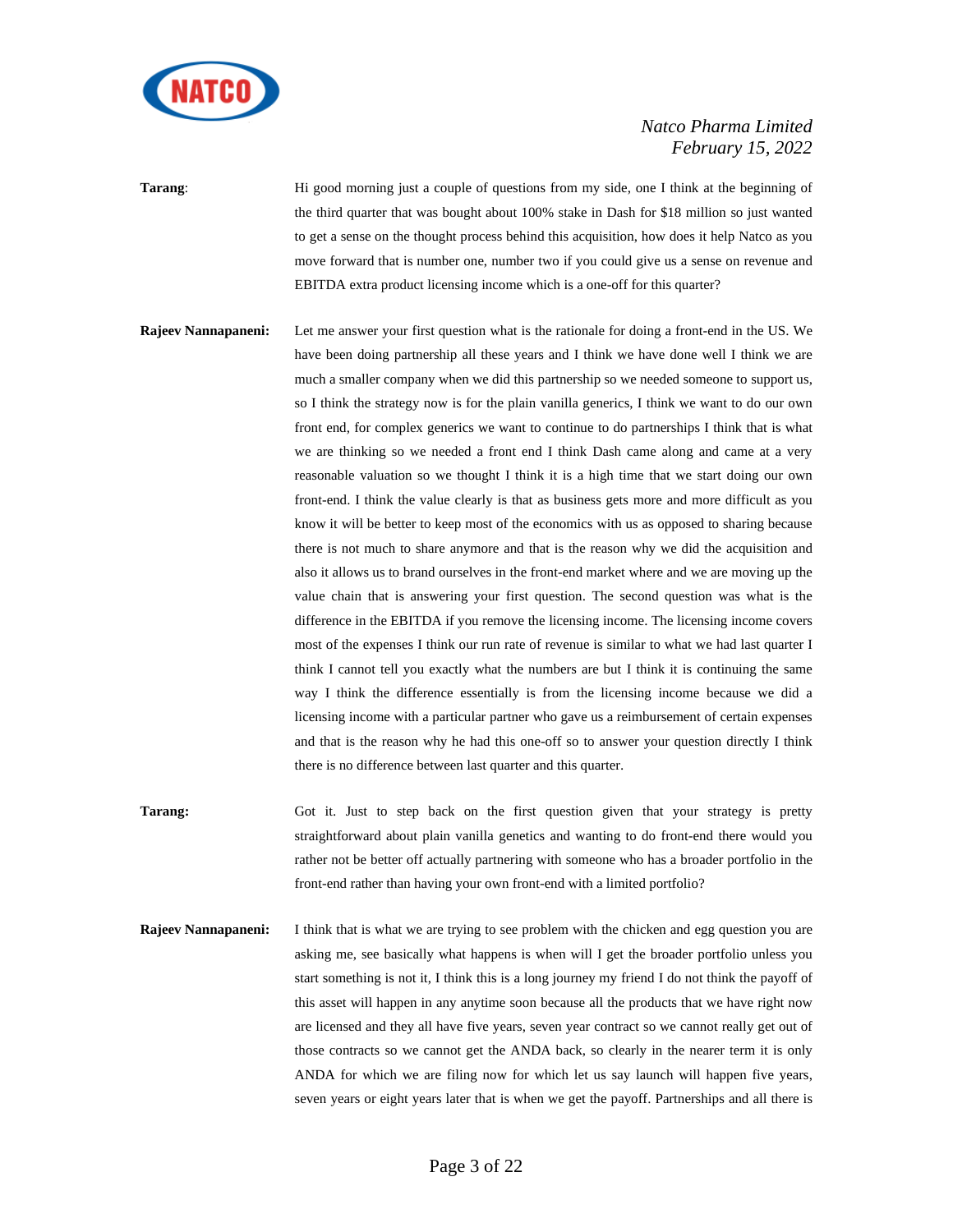

not much to share honestly US has become extremely difficult. There is not much to share like nowadays if you do a product it is even hard getting licensing deals now once they are more than three or four generics it is very difficult to get licensing deals, a lot of handles which are sitting with us for which we do not have a licensing deal and even if you do not have a licensing deal and you want to go direct also there is no margin so that is how hard the business has become so this licensing model where there is a lot of competition does not work I think that is more or less what we have come to I think sad but true that is what it is. Complex and sole generic it works what you are saying it might work, but somewhere you need to choose your own destiny you have to make your own destiny so to speak, so I think you have to make that call I think you have to make that, deferring the decision for many years I think now I decided I think we should do it, but I think again there is a certain nuance to it, if it is a very expensive and where the expenditure is like 10 million, 20 million type of R&D expense that we want to out partner, but for the simpler ones we will do it as much.

**Tarang:** Got it thank you.

**Moderator:** Thank you. The next question is from the line of Ahmed from Unifi Capital. Please go ahead.

**Ahmed:** Thank you for the opportunity Sir, just one question how is the competitive scenario in Canada for Revlimid considering how are the market share gains and the pricing erosion?

**Rajeev Nannapaneni:** Price erosion has been on top of my head I do not remember but it has been quite anticipated because as per anticipation it has been fairly competitive I will not say there is some margin. We have done well I cannot recollect the market share but I think we have done well is all I can say. I give you more color to it I think once when we just launched it last quarter so we are not having clarity on how much market share we have, but we have done well and I think and the subs are done well so both Canada subs and Brazil subs have been profitable this quarter so I think the Canada sub has extremely done well partly because of Revlimid. Overall I am happy erosion has been quite a bit I think it is but not unanticipated because there were multiple approvals you had as we had Reddy's, we had Apotex and then there was the authorized generic consigned also so it is fairly competitive but it is okay I am happy yes we are happy with how things have worked.

**Ahmed:** Okay and Sir sequential jumps we have seen in the export formulation business from Rs.190 Crores to Rs.380 Crores is it mainly because of the one-off licensing income?

**Rajeev Nannapaneni:** Yes because of one off absolutely correct.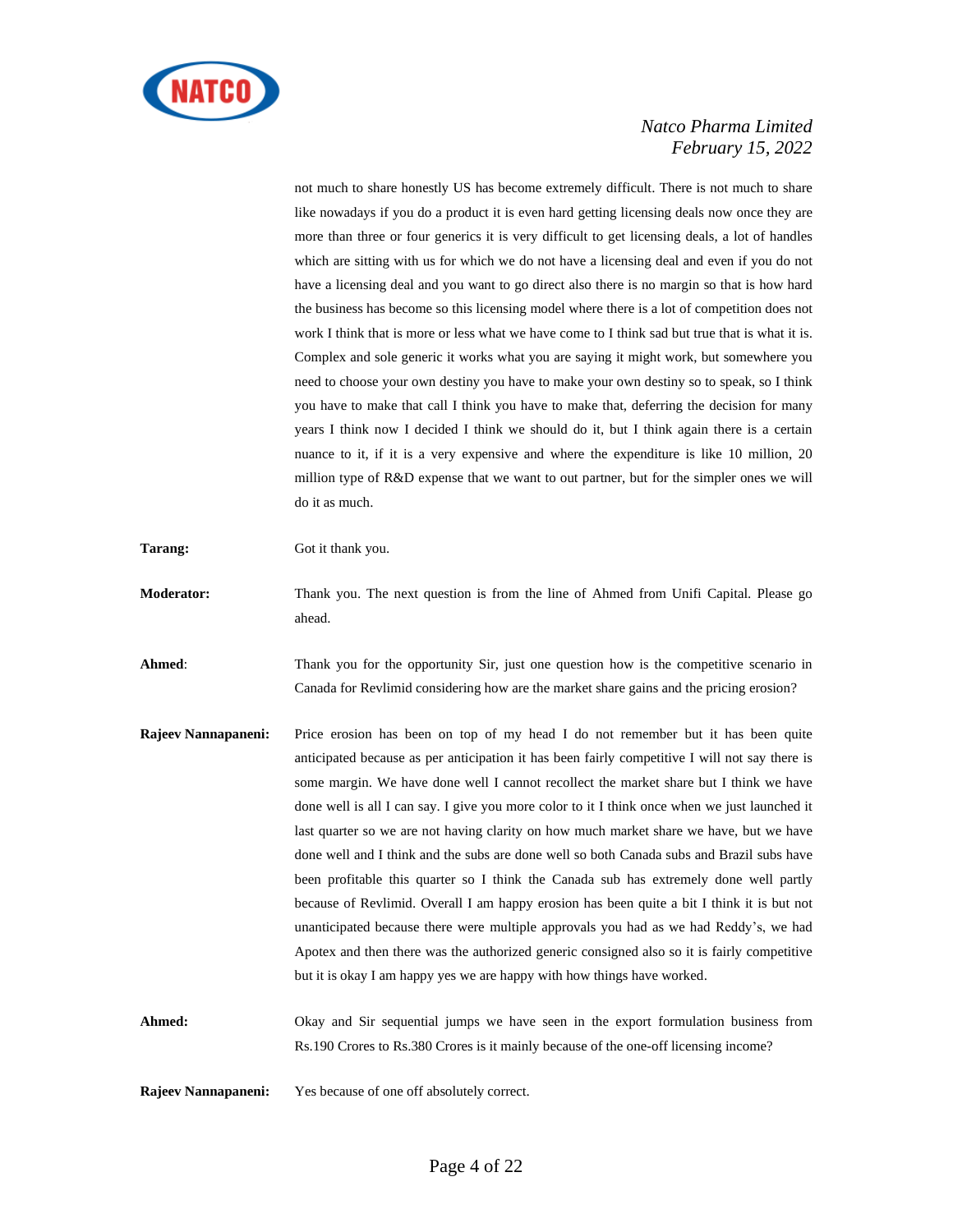

| Ahmed:                 | Thank you.                                                                                                                                                                                                                                                                                                                                                                                                                                                                           |
|------------------------|--------------------------------------------------------------------------------------------------------------------------------------------------------------------------------------------------------------------------------------------------------------------------------------------------------------------------------------------------------------------------------------------------------------------------------------------------------------------------------------|
| Moderator:             | Thank you. The next question is from the line of Ankush Agrawal from Surge Capital.<br>Please go ahead.                                                                                                                                                                                                                                                                                                                                                                              |
| <b>Ankush Agrawal:</b> | Based on the comments that we made around the Canada market for Revlimid and since our<br>launch for the US is very near so how do you think that would play out given that there are<br>same kind of competition all the players that you mentioned Canada, you are launching in<br>US as well so how do you see that playing out based on our experience on the Canada side?                                                                                                       |
| Rajeev Nannapaneni:    | I think there is a difference in US and Canada so US I think we are going to be the first<br>generic and we are going to be the only generic that is to start so I think that is probably the<br>biggest difference and it is still a REMS product so the reimbursement will be certain costs<br>are selling the product because of the REMS so it will be a little more different from<br>Canada where it was all the generics came in at the same time so it is different from US. |
| <b>Ankush Agrawal:</b> | But after 180 days the competition would come right like how it is in Canada?                                                                                                                                                                                                                                                                                                                                                                                                        |
| Rajeev Nannapaneni:    | It will come but again see when they will come and all again I have no answer to that<br>question from what I understand again that they will come in a staggered manner so I think<br>that is a question I cannot answer my friend I think let us see when they come with it but I<br>am very bullish about the product and I think we should do well with this product.                                                                                                            |
| <b>Ankush Agarwal:</b> | Right Sir and lastly have we started supplying for Revlimid in the US like?                                                                                                                                                                                                                                                                                                                                                                                                          |
| Rajeev Nannapaneni:    | We are already with the product; we have already given it to Teva and Teva is ready to<br>launch and I think as we have announced in the past the launch date is in the month of<br>March so which is in the next month.                                                                                                                                                                                                                                                             |
| <b>Ankush Agarwal:</b> | Thank you.                                                                                                                                                                                                                                                                                                                                                                                                                                                                           |
| <b>Moderator:</b>      | Thank you. The next question is from the line of Danesh Mistry from Investor First<br>Advisors. Please go ahead.                                                                                                                                                                                                                                                                                                                                                                     |
| <b>Danesh Mistry:</b>  | Thank you for taking the time to talk to us. I just had two questions one was on the<br>domestic business that you have so last quarter you mentioned that it seems like it is<br>flattening out and it has so when do you see uptick in the domestic business that is question<br>number one and I will comeback with question number two after that?                                                                                                                               |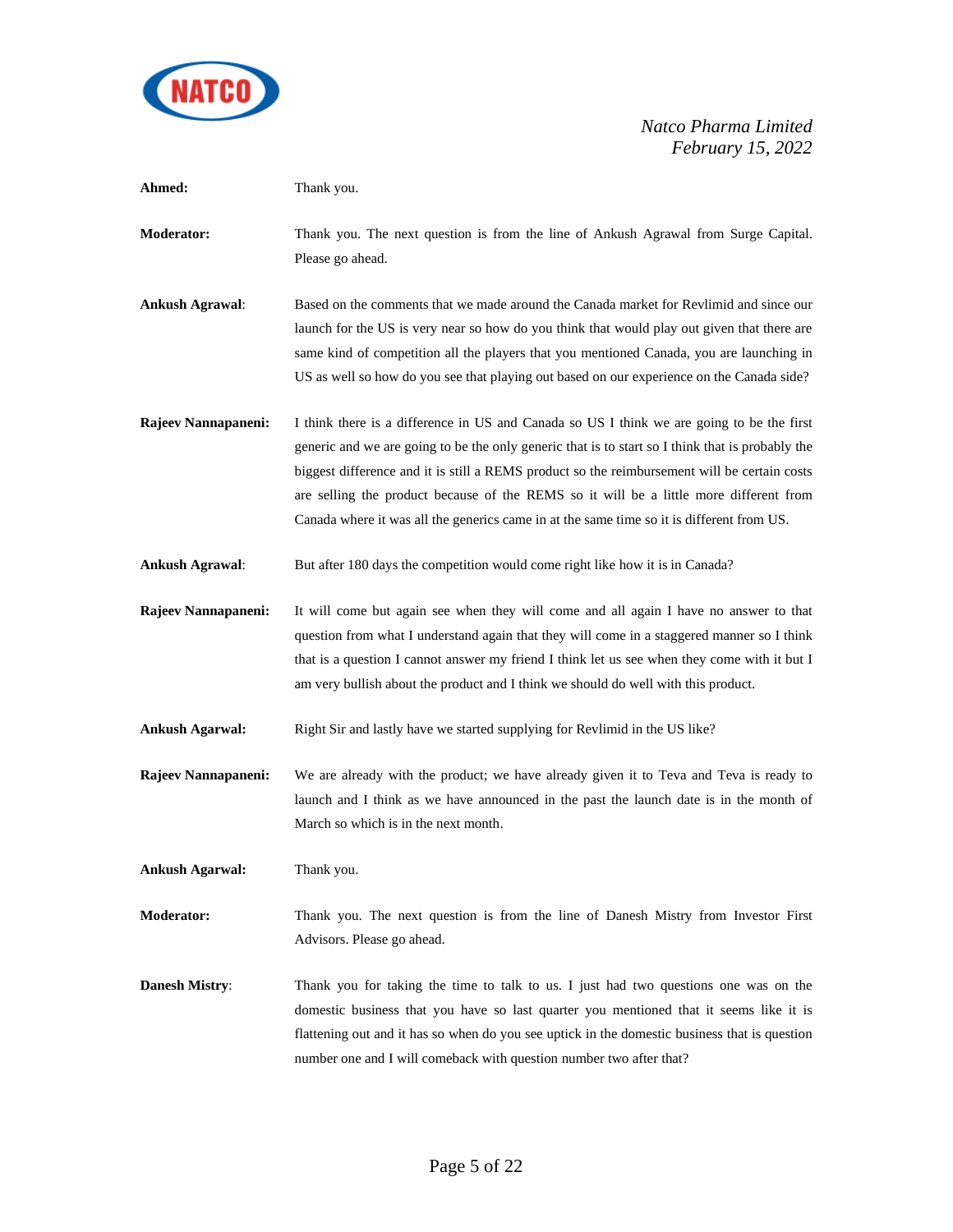

- **Rajeev Nannapaneni:** I will answer your question number one so domestic see I think we started the year very nicely because we had the benefit of the COVID portfolio so that particular month the June quarter because of the delta variant I think the domestic did extremely well and I think the benefit of COVID was not there in subsequent quarters I think that is why you see a dip so this is without COVID our run rate is about 100 Crores a quarter my friend I think that is where the numbers are, but whenever there is a COVID spike then the sale goes up a little bit, but otherwise that is a base sale that is there. To answer your question about base business and all I think see domestic we are obviously present on limited spaces I think that is the reason why we are unable to grow something that we have been working very hard on so I think we have a good portfolio. I think things are stable okay let me put it things are stable and then we tend to have these one-offs because of COVID so overall the business has done well, but I think the predictability of business is not there as much as people like in your market like to have here so that is there and we are trying to address that by expanding the portfolio and that is one answer, is that answered your question?
- **Danesh Mistry:** I was trying to understand more on the Onco side because I remember basically because of the COVID lockdowns a lot of patients could not kind of go….
- **Rajeev Nannapaneni:** Onco has been stable my friend I think Onco has been relatively stable I think we are happy with how Onco has done, all the price erosions, all the COVID issues have been resolved, but you see this COVID is a tricky one so for example January was a bad month because of COVID the impact of what was it as bad as let us say like in Delta, but hospitalization was a lot less it was obviously not as bad as delta, but obviously there was some impact for a few weeks, but this pressure will be there, we have to live with COVID I think there is nothing we can do, but you will have one or two ups and downs, but overall if you take a 12-month view it is fairly stable business.
- **Danesh Mistry:** Got it understood and the question number two was essentially with regards to your agrochem business if I see your segmental results you had Rs.10 Crores EBIT loss which is there so is that on account of salaries or is there some other one-off expense and does that equate to the other expenses jumping up from Rs.8 Crores last year to about Rs.24 Crores this year?
- **Rajeev Nannapaneni:** We are losing money in agro there is no two ways of saying that and that is consistently we are losing and we are losing about Rs.10 Crores, Rs.12 Crores a quarter. I think the launches that we anticipated did not happen and I think that is the reason why we are getting a lot of pressure on our base earnings and I think this would not get better I think conservatively a big launch of chlorantraniliprole would not happen because court decision is unresolved so conservatively it remain unresolved then we cannot launch before August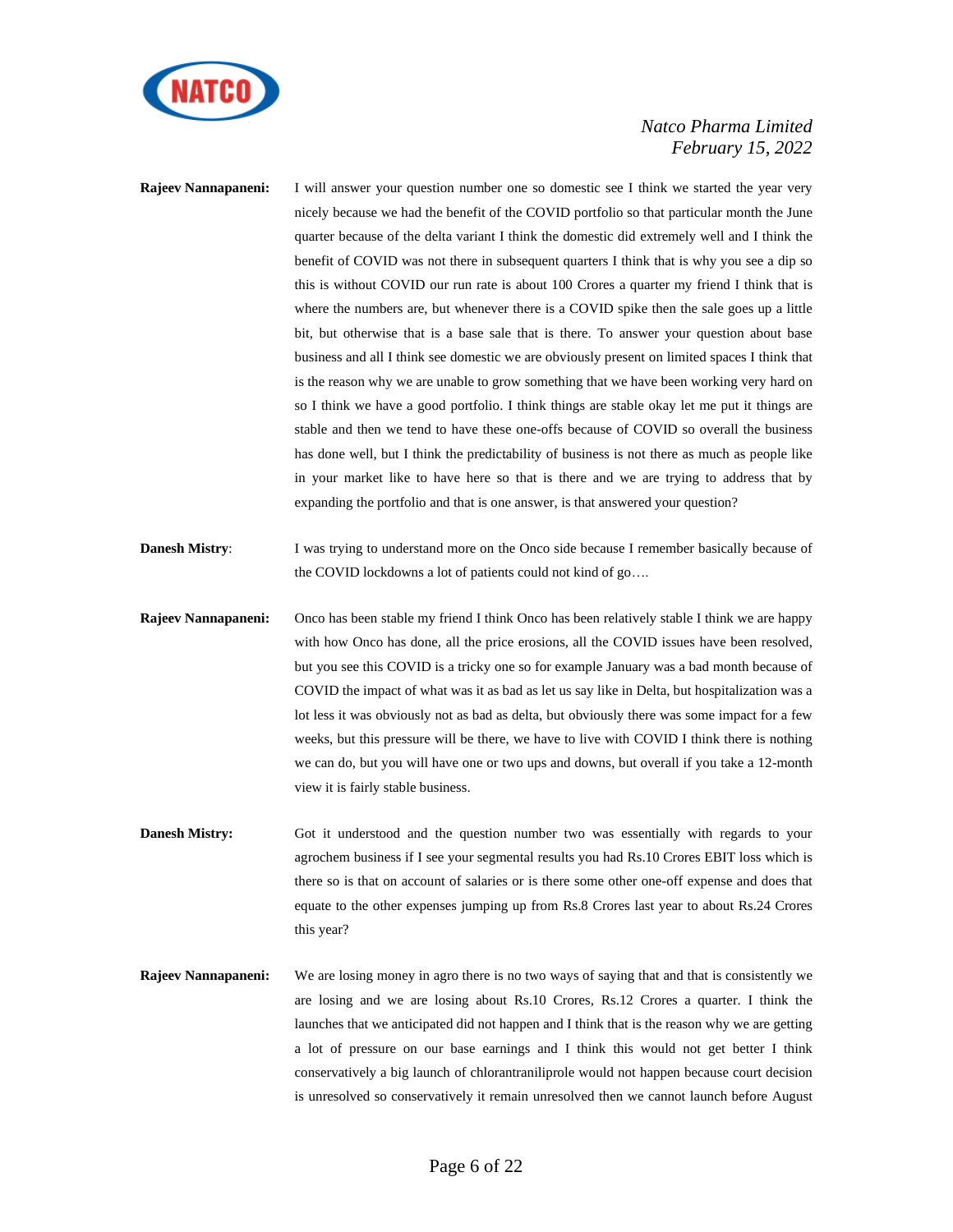

2022 so a difference in a swing. The Rs.10 Crores EBITDA loss if you have to swing it let us say if you swing Rs.20 Crores in that particular quarter then you have 20 Crores improvement in the domestic business because you are covering up Rs.10 Crores loss and Rs.10 Crores profit, let us assume we get a Rs.20 Crores EBITDA before the launch so I think that is very critical for our improvement of base business and we just have to wait for this outcome to happen and also agro is a little tricky because last quarter we had better sales than the December quarter because the product that we had was for cotton and it can be only sold between July and September so you do not get consistent sale in all quarters so that also is there, but overall to answer your question yes there is a loss and the loss will continue until my view till the September quarter.

- **Danesh Mistry:** Other expenses jumped from about Rs.8 Crores to about Rs.24 Crores this quarter so just wanted to check the reason behind that?
- **Rajeev Nannapaneni:** It is 247 Crores, this is related with one-time ANDA expenditure, the general expenses are in that same region, in the same Rs.100 Crores per quarter, and this is one-time expenditure related to that particular product.
- **Danesh Mistry:** Thank you so much.
- **Moderator:** Thank you. The next question is from the line of Kunal Randeria from Edelweiss Securities. Please go ahead.
- **Kunal Randeria:** Rajeev just to pick up the previous participant's question so your domestic oncology used to do I think around 100 Crores a quarter I think around two or three years back and now my sense is more like around Rs.70 Crores to Rs.80 Crores or something like that so maybe if you can sort of break it down how much of it was because of competition, how much because of business loss due to COVID or any other factors?
- **Rajeev Nannapaneni:** Peak maybe like 85 to 90 we will have one quarter but average it is about Rs.85 Crores Rs.90 Crores now it is settled around that number you are absolutely correct. The reason why we see a decline on Onco I think there are two to three reasons, COVID is a one-time thing I do not want to attribute everything to COVID I think the biggest problem we have in the business are two, one is the price controls earlier we used to have X amount of margin and because of price control there is a certain drop in the base business and two is because of competition we had couple of generics which did extremely well, which have faced competition I think one particular example I can give you is there is a product called sorafenib for which we had a compulsory license, we ran the generic where we were the only generics for almost eight years so once more competition came in obviously the brand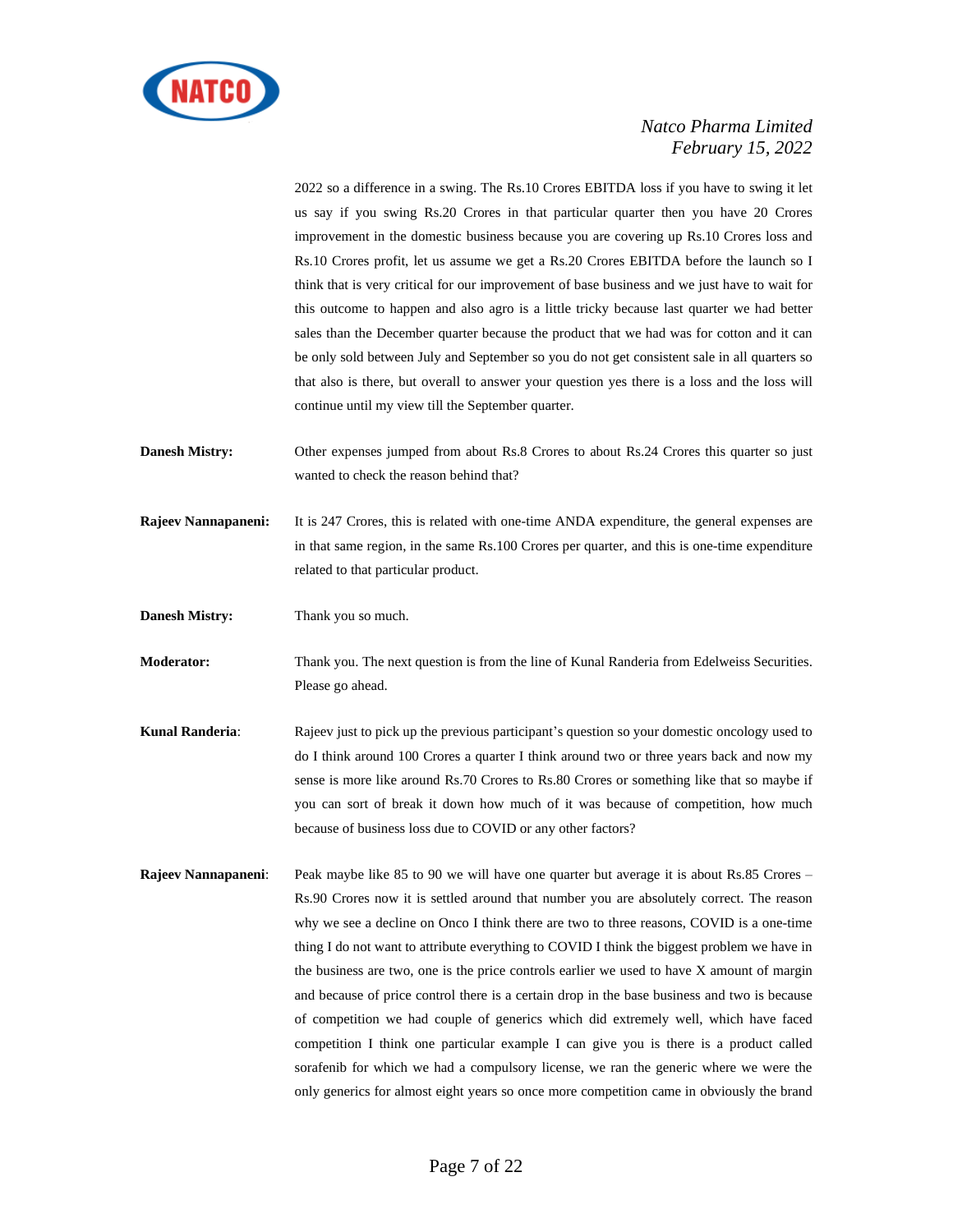

declined. These are the two major factors that made all the difference, but just still a stable business and we will not complain that it is still a very profitable business for us, we do 250 to 300 Crores of revenue in that division with practically 60 or 70 boys, so I think it is like cash cost for our domestic business, but growth is a challenge as we rightly said and I think we are looking at new launches, we always have new launches, last quarter we launched three products I think we have launched tipiracil plus and trifluridine where we are the very only generic, we launched Cazanat, we launched Pazona so these are launches that we have done in the last three to four months I think it is a good business it is just that challenge for us in domestic is that we have to concentrate only on one or two segments I think challenges we need to expand out and I think we have done a little bit in cardiology so we are trying to expand so I think it is a long-term game.

- **Kunal Randeria**: Sure but Rajeev what are the challenges in growing this is it because the competition is extremely aggressive in pricing I am sure in the market the volumes would be growing?
- **Rajeev Nannapaneni:** It is pricing, the problem in oncology is the discounts are very high, there is a gross price and there is a net price I think there is always a lot of discounting that you need to do and the limited number of institutions and so if you lose few accounts and there is a dramatic decrease of sales so I think it is a structural issue I think even domestic overall the sector has done extremely well, but our portfolio being a niche portfolio we see more pressure but I think what we said is right one is the competition I think competition is probably the biggest reason why we do not see much growth and see what happens it is not like you cannot compare it with like a more stable therapy kind of setup because that has more volume and more spread out so let us say you lose one tender and two, three hospitals and it has a dramatic impact on your brand, it is not like an antibiotic or a cardiology product where the prescriptions are more widely written so then the volatility of earnings is not as much so I do not know if that answers your question, but that is broadly I think that is how I would judge that business, so I think how do you get out of this I think the way you get out of it is you expand your therapies and I think that is the only way you can grow.
- **Kunal Randeria:** Sure just one accounting question so how should we sort of assume some profit share from Revlimid in the fourth quarter or will that come from Q1 FY2023?
- **Rajeev Nannapaneni**: The launch is in Q4 so there is no doubt about that so hopefully there will be some profit share in March and then every quarter we will be getting profit share thereafter so that will become a significant part of the earnings so I think that when it comes I think we will see how the takeoff is, I think at this time I do not want to tell you how much and all, but I think we will have a good start so as we are the only generic so I think we should have a very good start and I think we should do well in the coming few quarters.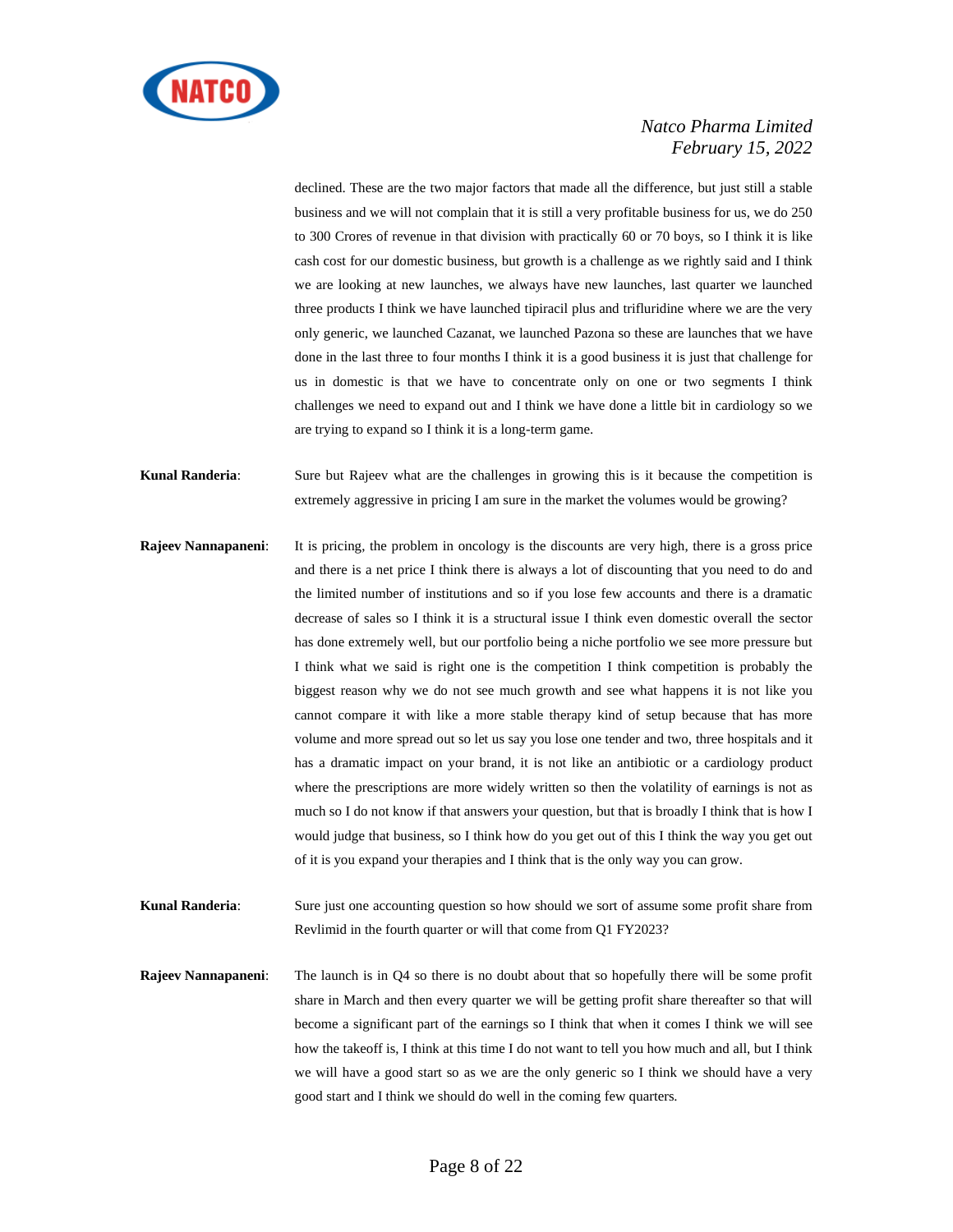

**Kunal Randeria:** Sure thanks Rajeev, a few more I will get back in the queue.

**Moderator**: Thank you. The next question is from the line of Rahul Veera from Abakkus. Please go ahead.

**Rahul Veera:** In the earlier comments you mentioned that X of the licensing income broadly Q2 and Q3 would be similar so now also if we do a little bit of reverse calculation whether it is a Revlimid Canada or Afinitor or Zortress then there has been no impact of any of these molecules so again just trying to understand whether the domestic and other businesses have gone down which have not just been offset by these launches?

**Rajeev Nannapaneni:** The question is why the business is not growing is that the question?

- **Rahul Veera:** Yes even after the launches.
- **Rajeev Nannapaneni:** I understand the question I am just saying it the way it is, it is not growing that is a fundamental challenge that we have in our business because we have a very heavy exposure in the US and we have seen like the products that used to make good money for us are not making as much money they are used to for example, doxorubicin used to be 100 Crores profit share every year so that has dropped dramatically so because we are more generic so we have seen more competition in other smaller products so that is the nature of the business that is all I can say I do not have an answer to your question I think the new launches will come and then hopefully they do better than what you have done in the past and then you can offset the laws and so I think as we have discussed I think Revlimid is going to be a very critical one which will give us growth.
- **Rahul Veera:** Sure and any update on Nexavar and Imbruvica?
- **Rajeev Nannapaneni**: Imbruvica want to have a legal update, Nexavar launch and all we will discuss closer to the date, which was bound by confidentiality, not we discuss about the launch at this time but when we are coming closer to the launch we will discuss.
- **Rahul Veera:** But just any rough estimate over the next 12 months or 18 months?
- **Rajeev Nannapaneni**: I cannot answer that question it will happen, will discuss closer to the launch.
- **Rahul Veera:** Sure. Fair point. Thank you.
- **Moderator**: Thank you. The next question is from the line of Ritika from Value Quest. Please go ahead.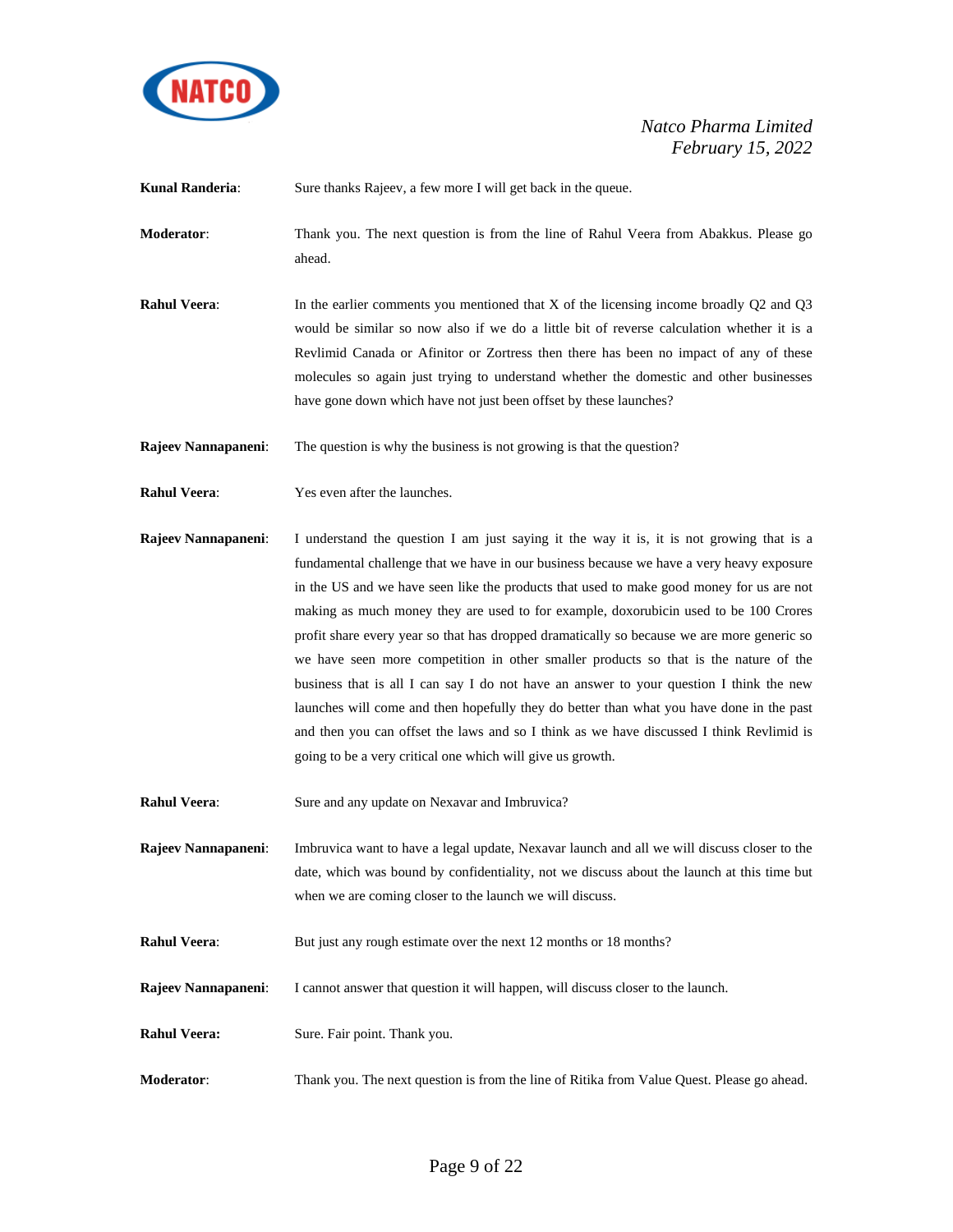

- **Ritika**: Thank you for taking my question so what I understood was Q-o-Q growth and income was completely offset by the Q-o-Q growth in the other expense and which was due to this licensing product, could you explain more about what products did we in license and what is the future outlook of these products?
- **Rajeev Nannapaneni**: I think what we have done I think at the beginning of the call we have already said what the nature of this, the complex products we decided that we would do through partnership so essentially the income was a reimbursement of cost that is what it was, what products at this time I do not want to speak about it I think at a later time I would like to speak about it but at this time I do not want to speak about what products they are I think once the filings come to a certain stage I think we will discuss about that.
- **Ritika:** Reasonable to assume these are for the US market?
- **Rajeev Nannapaneni**: They are reasonable to assume the previous market it is also reasonable to assume that it is complex generic product..
- **Ritika**: Sir second question in the Q1 quarter we had commented that we expect to file a two to three FTFs by the end of this year so could you tell us where are we in the process have we already filed any FTFs?
- **Rajeev Nannapaneni**: So far in this year we filed two FTFs, one I think our partner asked us not to disclose the name of the product so I am some holding off on that, the one we filed by ourselves I am going to disclose is Ibrutinib it is already there in the public domain, a couple of articles that were written about it but again it is such a competitive market even though we filed I think five other people are filed on the same day so it is what it is, so I think there are two FTFs that we got this year.

**Ritika**: Sure Sir last question if I may last quarter we saw in our balance sheet we have 900 Crores of inventory comprising of all models and other COVID drugs and CTPRs, molnupiravir not picking up so much what is the kind of inventory that we currently hold in that drug and do we expect any write-offs from these inventories going ahead?

**Rajeev Nannapaneni**: I think there are two inventors we are holding, we are holding inventory on the agro products, the agro intermediates which we are carrying in our books because we believe that we will be able to liquidate them in the next financial year so that is fine. COVID yes I think we are sitting on a lot of inventory some we are able to sell, some we are unable to sell. We have to make a call I think what I will do is I think after March quarter I think we will make a call of what we believe will be able to liquidate and what we are unable to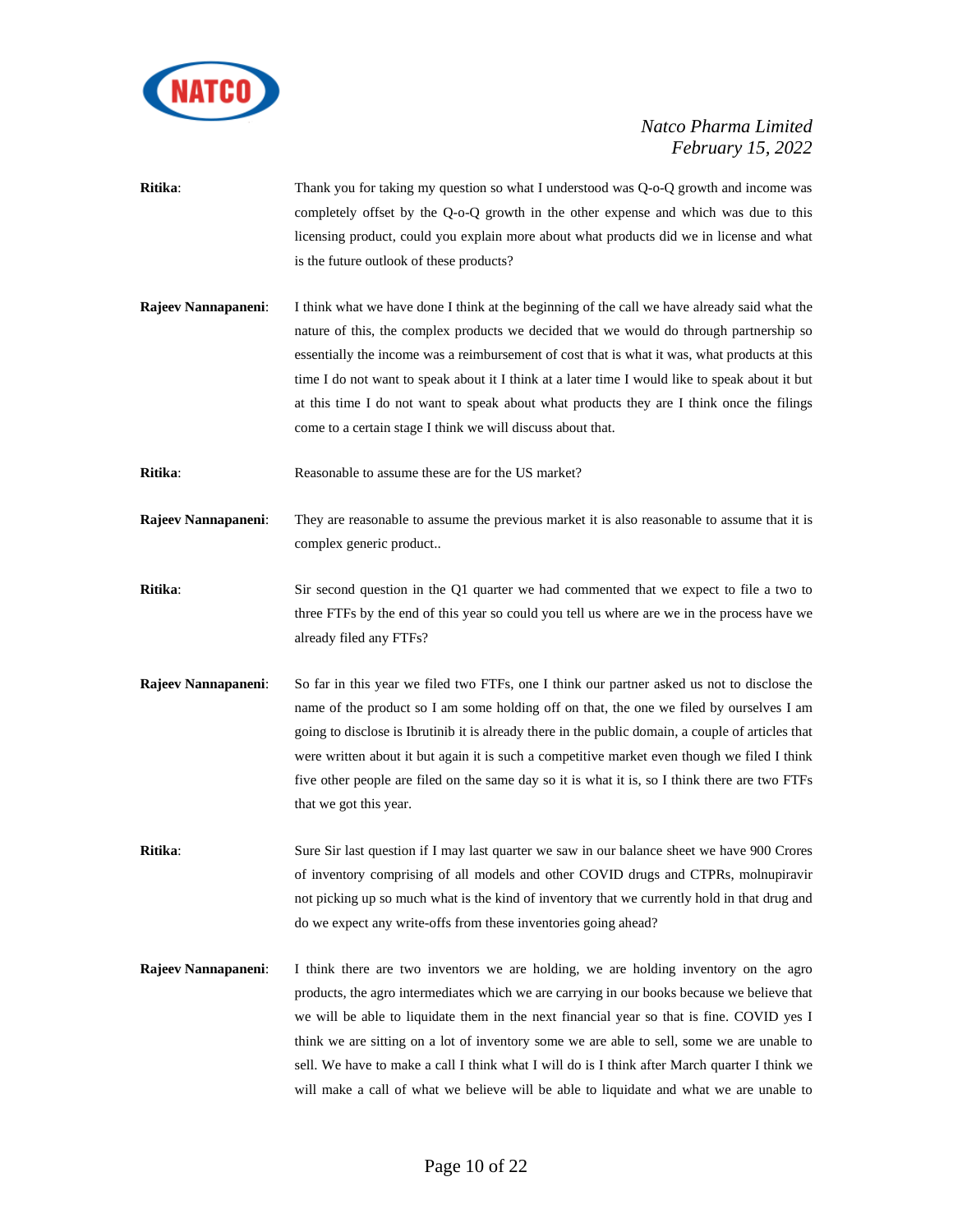

liquidate and I think we will make a call and we will speak about it in the next quarter, but you are absolutely right I think we need to make a call about this inventory. I think molnupiravir we did reasonably well in January month again suddenly it collapsed and then we also know that in lot of the market molnupiravir will move slowly I think that is also our understanding and we have a reasonably large COVID portfolio this is not the only one we have Apixaban, we have Baricitinib, we have amphotericin b, we had chloroquine in the past so we have a whole bunch of portfolio so we had to make a call but I think in March I think we will communicate what call we have taken on this inventory.

**Ritika**: Okay very helpful could you give any sense of what is the total COVID inventory that we hold currently?

**Rajeev Nannapaneni**: I do not want to answer that question I will speak about it in the March quarter so I think I can say this much that we have to make a call, we will speak about it in the March quarter once we make an assessment once the year ends and we see some of the stocks you can sell some of the stock will have longer dating so I think it is a very complex calculation see certain things you believe will be able to sell in about a year's time then you will not make a provision, things that you believe will expire in shorter duration or you do not think have value, so there is a calculation if we had to sit and make I will not want to get anything right now. I will come back for the next quarter and we will discuss that.

**Ritika**: Thank you so much Sir. I will get back in the queue.

**Moderator:** Thank you. The next question is from the line of Ritesh Rathod from Nippon India. Please go ahead.

**Ritesh Rathod**: Is there any way Natco can protect itself from any sort of litigation post Revlimid launch, we have recently seen in **(inaudible) 30:08** how do you protect this profit pool which we will be getting like from such litigations which may arise after two years or one year of launch?

**Rajeev Nannapaneni:** I think we have been legally advised that I think we will pass this market and secondly Anda is owned by Teva as you are aware and I think this question is better directed to Teva.

**Ritesh Rathod**: Thank you.

**Moderator**: Thank you. The next question is from the line of Prakash Agarwal from Axis Capital. Please go ahead.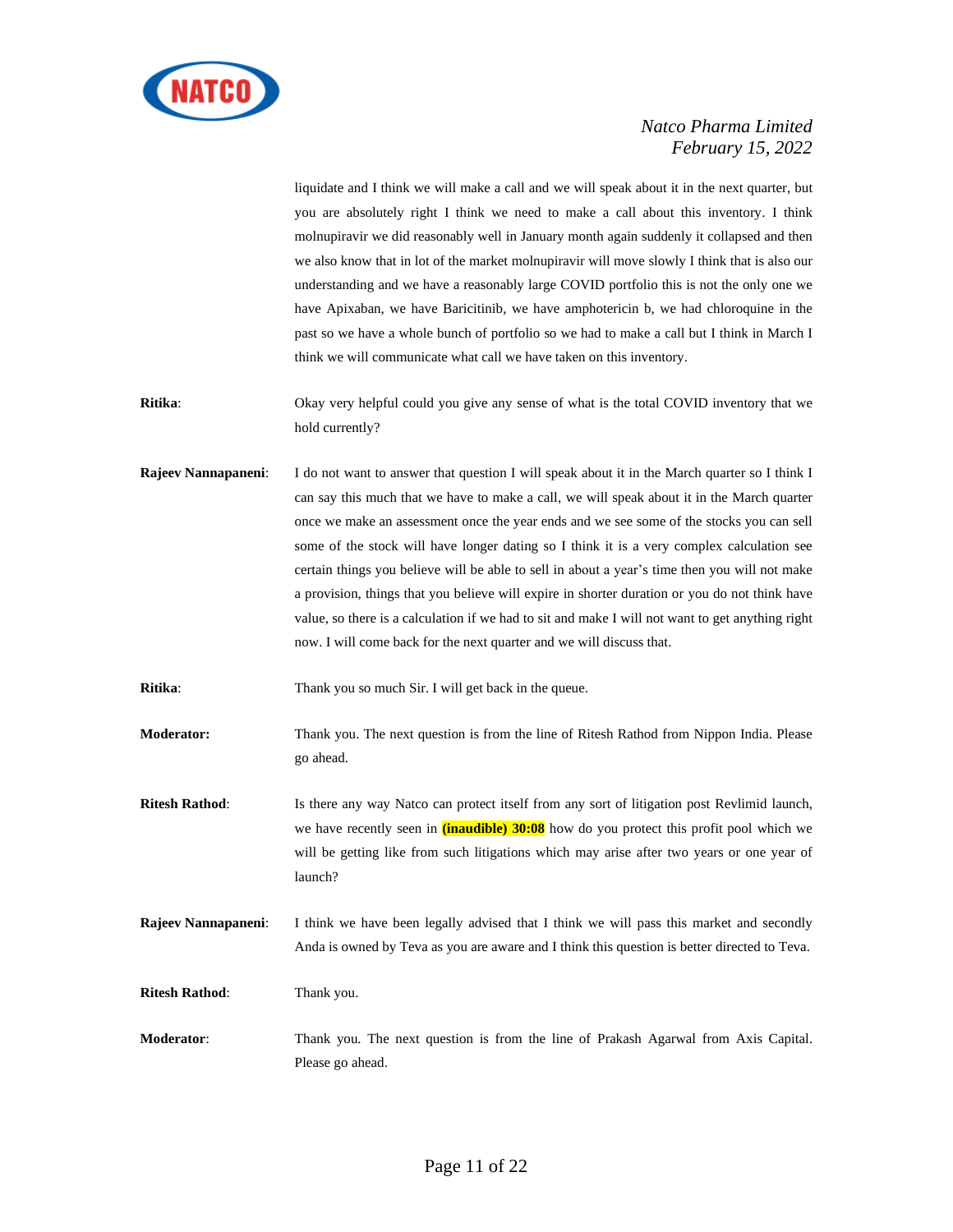

- **Prakash Agarwal:** Thanks for the opportunity my question is one clarification so the licensing income and the cost that has gone up Q-o-Q so they are both related to the same products?
- **Rajeev Nannapaneni**: Correct.
- **Prakash Agarwal:** Okay so basically you got in a partner who will reimburse those expenses?
- **Rajeev Nannapaneni**: Yes correct.
- **Prakash Agarwal**: Okay and it would be currently under what development stage or it is nearing filing?
- **Rajeev Nannapaneni**: Some we have filed and some are in close to filing yes both.
- **Prakash Agarwal:** So it is a handful of products?
- **Rajeev Nannapaneni**: Yes it is about three products.
- **Prakash Agarwal**: Okay understood and in terms of the big ticket launch obviously we have Revlimid coming and then you spoke about couple more but assuming Revlimid is a blockbuster for say maybe next 12 months, maybe 24 months and maybe thereafter what are the other known variables we have in terms of bigger products, I think we have been talking about complex filings in the last three to four years?
- **Rajeev Nannapaneni**: In terms of what we have publicly disclosed at this time I think the first file we have I think that they are on our website and we have spoken about Revlimid and I think we have Sorafenib, we have Nexavar, we have 180 days, the Carfilzomib we have 180 days one strength and other strength we have shared 180 days and then Imbruvica is there and then we have **Tracleer TFOS**, so these are the major ones that we have, they all staggered out I think they are non-disclosure dates but these are staggered out in the next few years.
- **Prakash Agarwal:** So our exports seem to be quite on track and with very good strong growth visibility I just wanted to understand outlook for the India business which has seen some ups and downs given that FC also down, oncology also down and now a little bit stabilizing with some COVID portfolio so how do we see the growth going forward, what are the steps we are taking and do we still plan to use some cash to scale up the business or is there other thought to that?
- **Rajeev Nannapaneni**: We are in a way trying to strengthen our domestic business and I think we are trying to find an acquisition which can respect that. We are seriously looking at a branded generic portfolio to acquire, now that we have plugged the US front end gap, now we are looking to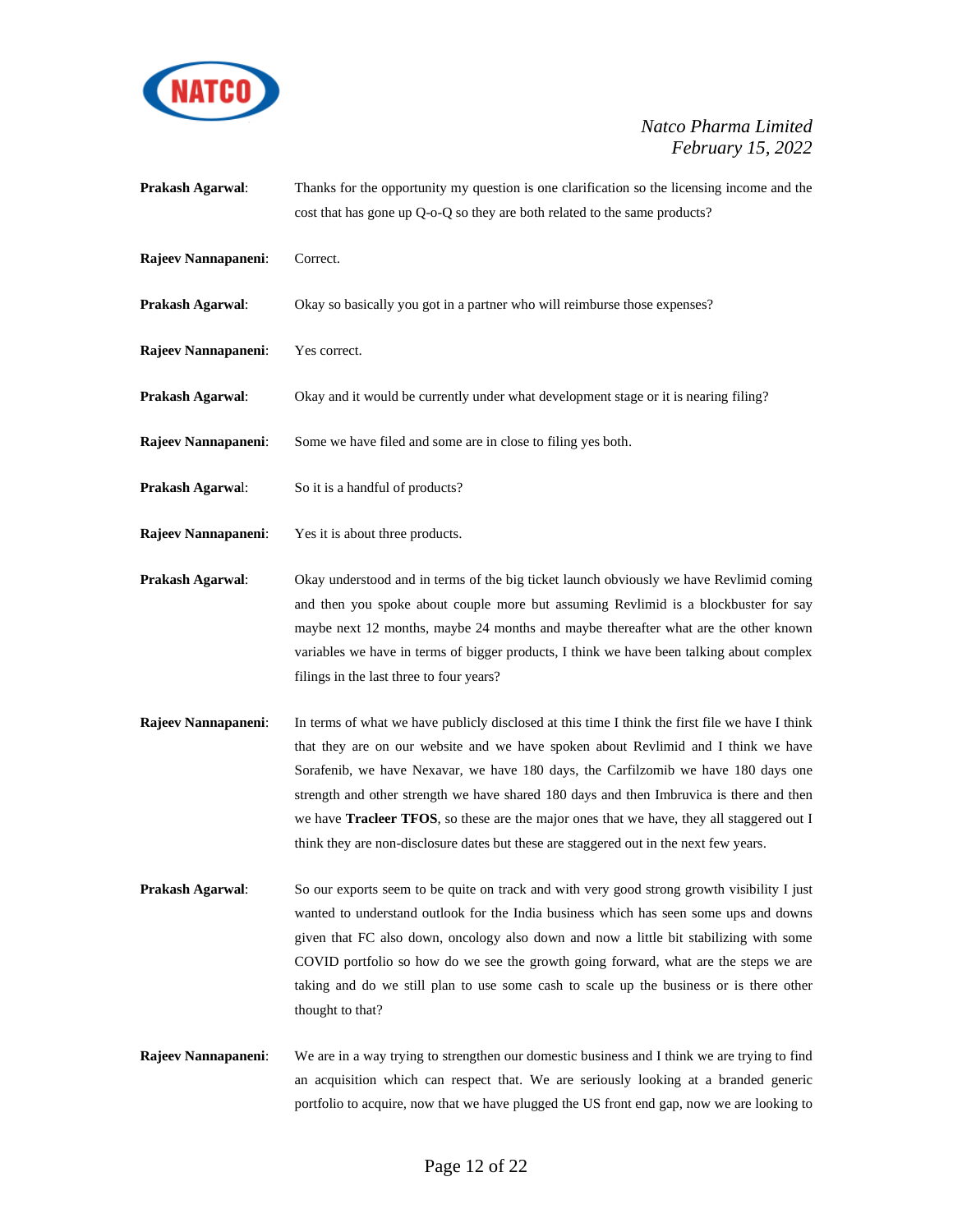

plug the gap in the branded generic portfolio as well so we are looking hard for an acquisition, hopefully we will be able to get something in the next few months I think we are trying very hard, we are looking at two to three acquisitions. Now we have the cash in the books and we are putting some cash flow in the next few months so I think we are looking at some opportunities. I think we are able to bridge the gap I think that is where we are.

- **Prakash Agarwal**: These would be more like the chronic portfolio that you are looking at which are more sustainable or what are you thinking in terms of building?
- **Rajeev Nannapaneni**: More sustainable established brands which would allow us to have more in predictable revenue and that is what we are looking at those type of acquisitions.
- **Prakash Agarwal**: Okay and any other areas you are looking at in terms of deployment of the cash that you would be generating over a period of next 12-24 months?
- **Rajeev Nannapaneni**: This is probably the biggest one and see Prakash we have something good that is going to happen and we are going to use this cash, it will last however long I do not want to give any timelines on that but we will use this cash wisely to build a more broader portfolio in terms of more sustainable and more critical cash and so I think that is more or less what we are looking at. We are looking at different acquisition targets I think once you reach a stage where we are close to an asset I think we can discuss what we are able to do, but I think we are actively looking for it.

**Prakash Agarwal:** Okay and what is the cash balance as on now the net cash?

**Rajeev Nannapaneni**: December 31, 2021 we have a total cash excluding stocks of 775 Crores and total debt is about if you remove foreign bill discounting which is about Rs.90 Crores we have a debt of including that is 300 without the formal discounting it is about Rs.210 Crores.

**Prakash Agarwal:** Rs.210 Crores is the debt and Rs.775 Crores is the cash?

- **Rajeev Nannapaneni**: Yes and if you include foreign bill discounting the debt is 300 if you remove the foreign bill discounting against the receivable those gets negated each other, but actual what we owe the bank in cash is about 210 and cash on books is about 775 and this is after the Dash acquisition I removed cash from whatever we have spent on Dash.
- **Prakash Agarwal**: This includes MedPlus stake that you have done?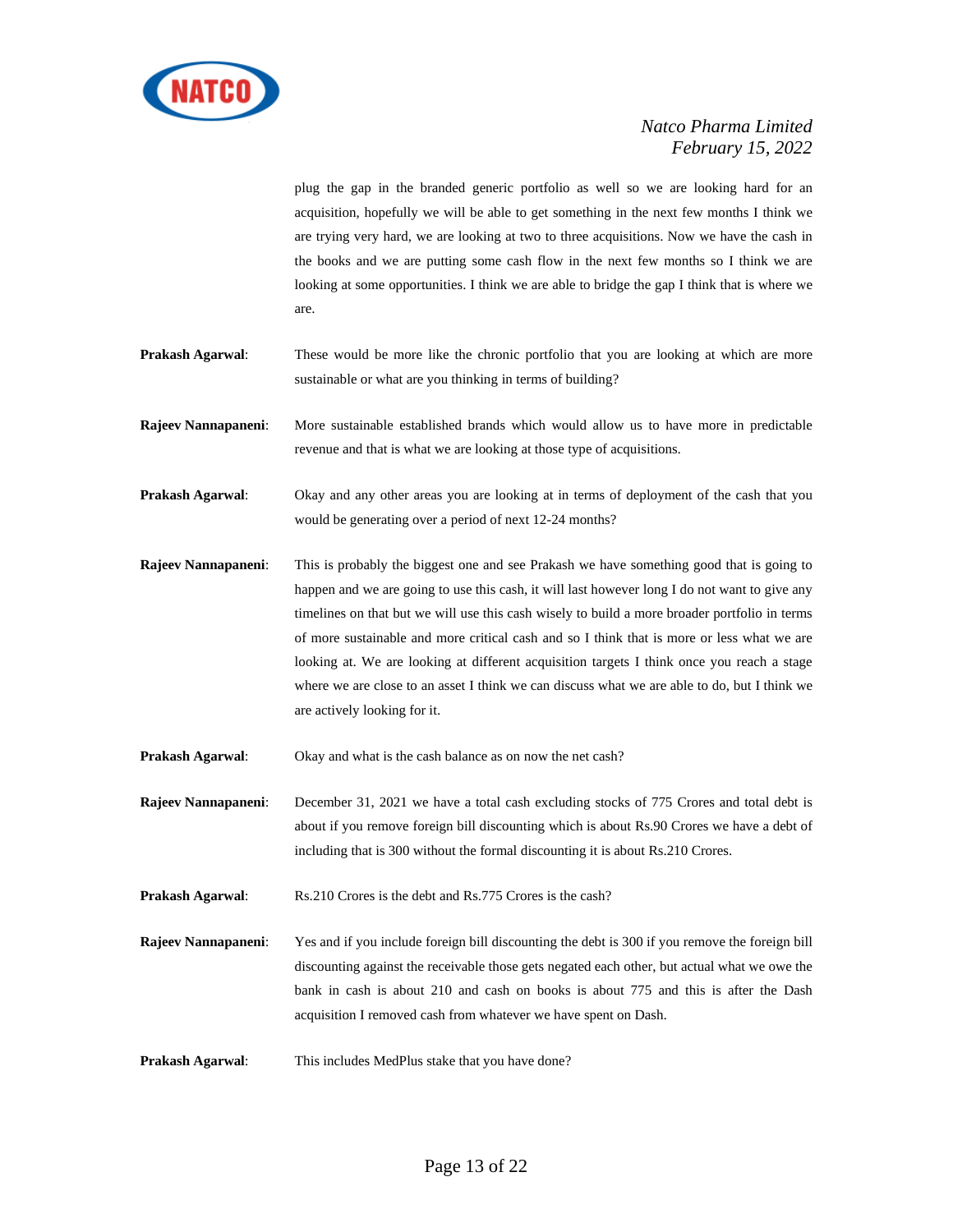

- **Rajeev Nannapaneni**: Yes that is shown in the comprehensive income as you see my earnings it is 80.4 but the gain of the MedPlus is shown in the comprehensive income if you include the way the MedPlus gain is captured it is captured through the comprehensive income so if you include the MedPlus shareholding gain our profits are Rs.108 Crores this quarter.
- **Prakash Agarwal**: Is there any other stake in MedPlus remaining?
- **Rajeev Nannapaneni**: We still have like 325000 shares of MedPlus sitting in the books and reflect in the cash flows.
- **Prakash Agarwal:** Okay got it thank you so much.

**Moderator**: Thank you. The next question is from the line of Nitin Agarwal from DAM Capital. Please go ahead.

- **Nitin Agarwal**: Rajeev just taking forward from the previous questions you talked about the landscape for the US getting tougher given the fact that our business model historically has been driven around built around doing complex filings, how are you seeing the landscape for these kind of opportunities over the next week, are there enough of these \$50000 million opportunities around or they are very difficult to come by or how are you doing?
- **Rajeev Nannapaneni**: There are opportunities Nitin, it is harder than before obviously clearly it is harder and I think there are opportunities I think you need to take a global approach to these opportunities. It is not completely better on the US you need to look at multiple markets so that the R&D expenditure that you are incurring is spread out over multiple markets, return on capital is much better, but US is hard clearly I think US is extremely hard now and I think you need to have a more diversified geographical spread. I think I have been saying this for many years and especially in the last two years I have been very vocal about this time. US as a business model has become extremely difficult and I think that is why we are propped up by other subs Brazil and Canada has done extremely well, if you look at our consolidated numbers significant part of our profitability is coming now from subs in Brazil and Canada so both the subs have been profitable so some of the margins captured in the Indian subs and some of them margins captured in the US subs so clearly this is the way the world is going to be and I think very clearly I think you need to have a strong strategy which takes you out of the US even though you are present in the US you need to have a strong strategy which takes you out of the US, otherwise the decade is going to be very hard. This is my personal view.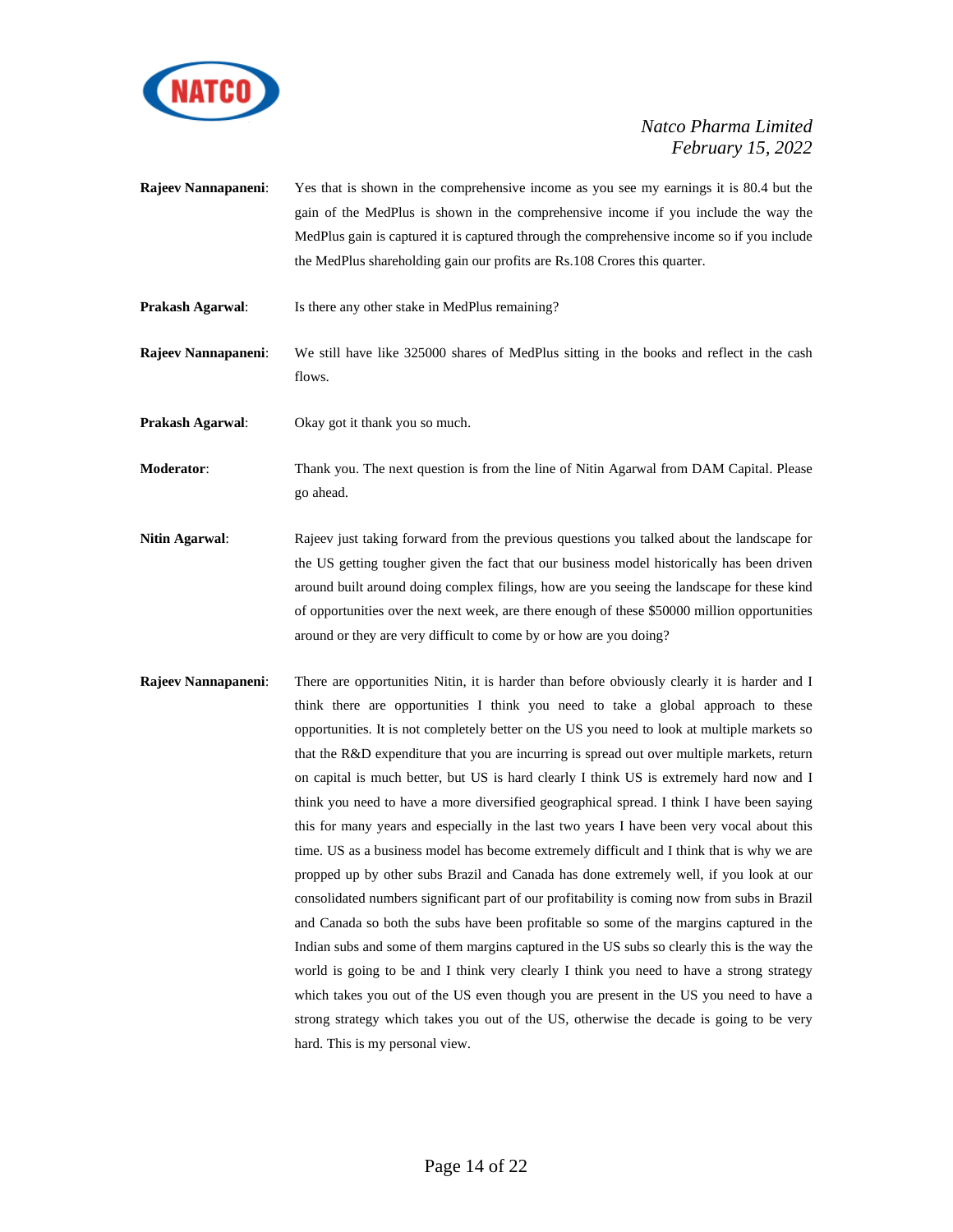

**Nitin Agarwal:** Take that a little further so if we are talking about \$100 product hypothetically where you are saying you need to have a pan global strategy typically in products like these how much US would be for example 50% would be US and then you make the balance in the non-US geographies or how do you think of opportunities like this will crystallize in general?

**Rajeev Nannapaneni:** How do you want to look at it see I am just giving a simple mathematical example that you understand, you look at earlier people would spend let us say \$100 product they would either do it in India and US and they would have been very happy because that would cover like 70%, 80% of your balance sheet revenue and if we got these two markets right you were very happy, but now what has happened is US is not giving you the return that you want so at least you leave out US and India you need to find four or five other countries where you can monetize your assets, what are these countries we found Brazil, we found Canada and maybe one big western European country which we are not present and maybe a little bit in ROW like Indonesia or South African countries so you need to have a model which diversifies you from India and US and you include like seven middle income or high income countries which where you have a reasonable presence so that whatever you are spending you get a little more return on your capital because if you look at the Indian generic model is primarily a US and India driven model and I think we need to get out of that and I think build a model which is more global which is a lot of guys are doing now and more strongly than before I think that is the only way this business is going to work.

**Nitin Agarwal**: On China where are we, have there been any progress on China initiatives?

**Rajeev Nannapaneni**: We are not having front-end in China or we are all doing partnership model, we have filed about few products I think four or five products, we have not got a single approval, we are expecting at least a couple of approvals this year but as of now we do not have an approval.

**Nitin Agarwal:** Thank you.

**Moderator**: Thank you. The next question is from the line of Ravi Purohit from Securities Investment Management. Please go ahead.

**Ravi Purohit:** All my questions have been answered. Thank you.

**Moderator**: Thank you. The next question is from the line of Shivram from Aster Minds Enterprise. Please go ahead.

**Shivram:** Thank you for giving me a chance. There is some news about Natco signing long-term contracts with Government of Canada for the supply of Revlimid can you confirm if that is true?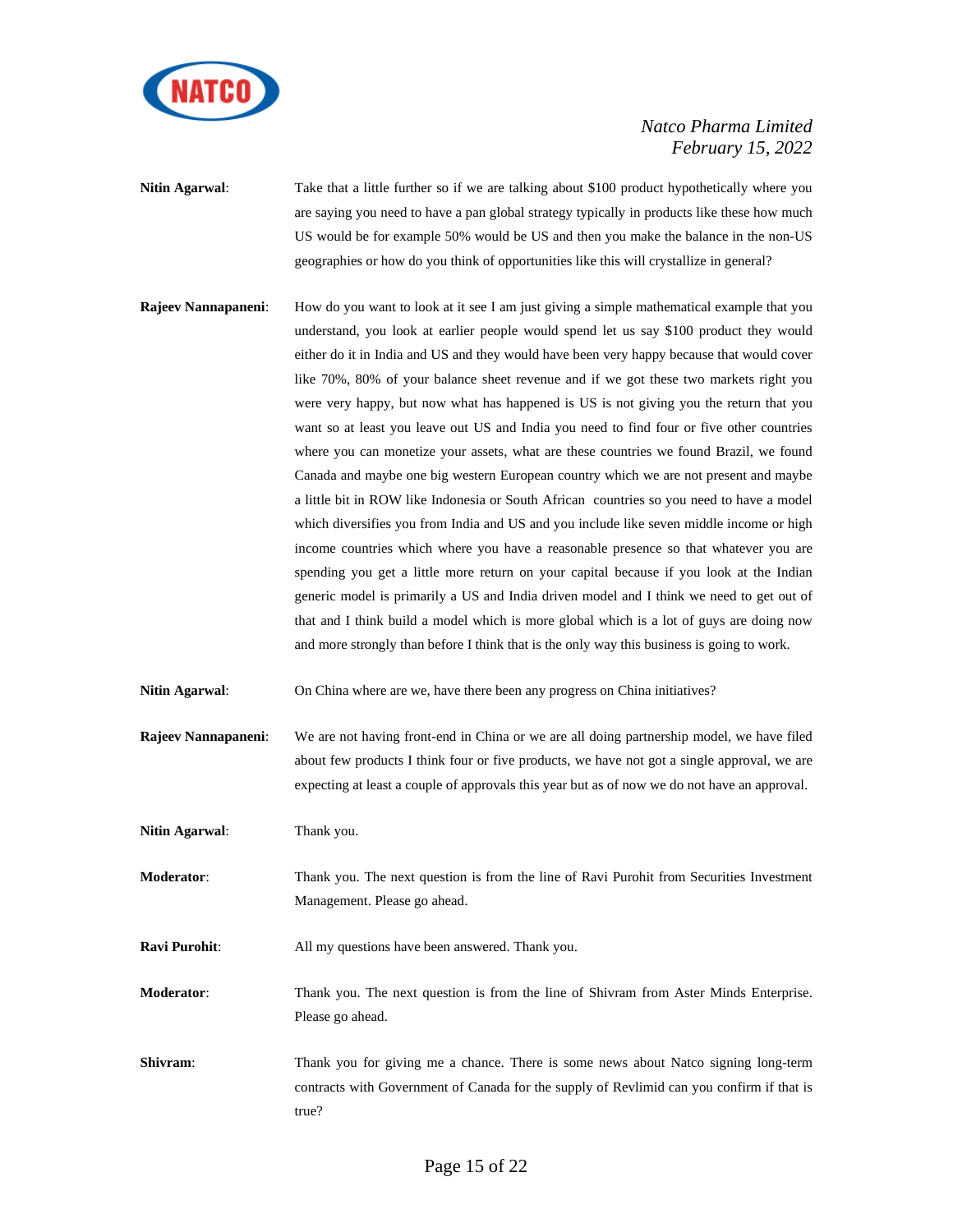

| Rajeev Nannapaneni: | The question of the gentleman was have we signed contracts with Government of Canada I<br>think Canada works in a provincial basis I think our guys bid in different provinces and they<br>win different contracts in different, different states that is how it was in different provinces.<br>I think there is like routine tender stuff that happens I cannot specifically say that top of<br>mind I cannot recollect which particular province they won some they have lost but I think<br>this is something that happens on a routine basis that makes sense is that answer your<br>question.                                                                                                                                                                                                                                                                                                                                                                         |
|---------------------|----------------------------------------------------------------------------------------------------------------------------------------------------------------------------------------------------------------------------------------------------------------------------------------------------------------------------------------------------------------------------------------------------------------------------------------------------------------------------------------------------------------------------------------------------------------------------------------------------------------------------------------------------------------------------------------------------------------------------------------------------------------------------------------------------------------------------------------------------------------------------------------------------------------------------------------------------------------------------|
| Shivram:            | Yes.                                                                                                                                                                                                                                                                                                                                                                                                                                                                                                                                                                                                                                                                                                                                                                                                                                                                                                                                                                       |
| Moderator:          | Thank you. The next question is from the line of Nikhil from SIMPL. Please go ahead.                                                                                                                                                                                                                                                                                                                                                                                                                                                                                                                                                                                                                                                                                                                                                                                                                                                                                       |
| Nikhil:             | One question just on the US part when you said that Doxorubicin was contributing almost<br>200 Crores on a yearly basis and now that has dropped off even if I do a back of envelope<br>and say add 25-30 Crores and remove the licensing income it seems the new launches<br>which we did in Canada and Afinitor and 180 days with Zortress and everything the number<br>seems to be pretty low as compared to what we were even thinking in Q3 so has there been<br>a significant execution fallouts or is my understanding wrong?                                                                                                                                                                                                                                                                                                                                                                                                                                       |
| Rajeev Nannapaneni: | Also what happens is based on the surplus we plan expenditure also so I think that is what it<br>is and I think we have done for example we run two first files last quarter and so there is a<br>significant amount of R&D expenditure so I think that is the reason. Basically what you do<br>is you look at the surplus that you have in this particular year and then you budget how<br>much surplus you are going to have based on that you plan your expenditure, if you believe<br>that you want to have let us say Rs.100 of surplus then you say okay fine I am going to<br>spend Rs.30 or Rs.40 on R&D which I will expense in my balance sheet and that is the<br>reason why for example this particular product that we out licensed, if we expense that<br>completely on our balance sheet then we would have had a loss in the quarter so I think you<br>need to make those calls all the time and I think based on the surplus you make these<br>decisions. |

Nikhil: Rajeev sorry to interrupt I was more focusing on the revenue side so we have reported 383 Crores on the export business including the license income and everything and during the call you said that some of the products have seen a significant price erosion even if I just add back those numbers and set off the license income considering the launches which we did in Q3 like Revlimid Canada and Afinitor it seems the numbers are they completely in the books in terms of profit sharing and everything or is it like it is not completely reflected in our revenue that is what I am trying to understand?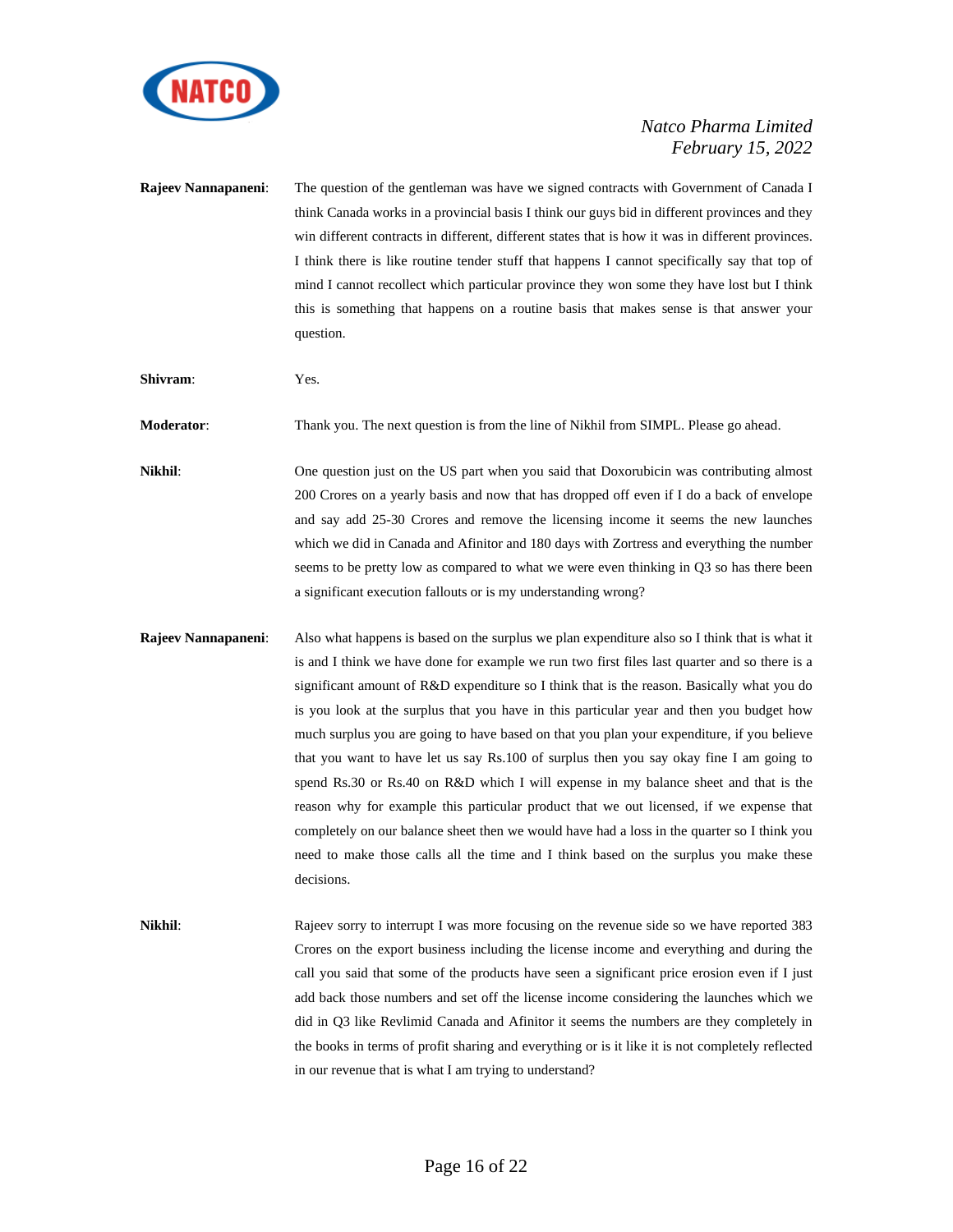

**Rajeev Nannapaneni**: Everything is reflected all the profit shares are reflected see Revlimid that we are selling in Canada and all and Lenalidomide are reflected in our books directly there is no sharing of revenue.

**Nikhil**: So it seems that market share in Revlimid Canada and even in the products FTF and other products which we launched seems to be pretty low or either the price competition is too high as compared to what we were thinking we could be building in terms of the revenue?

- **Rajeev Nannapaneni**: No, Revlimid has just been launched the product has been launched only last quarter and even Everolimus also has been launched recently only the market reflection will come as we go along. To answer your question I think Everolimus and Lenalidomide is what is driving the export business right now, Revlimid and Afinitor is what is driving the export business and Lenalidomide Canada is driving Canada's profitability. To answer your question about price erosion, price erosion is the nature of the base and you cannot really do much about that it is not in my control and I think in terms of market share another thing we have reasonable market share I think somebody has specifically asked me what is the market share on these numbers I said I cannot come back because we have just been launched I think we will give more color to it as we come along in the next quarter I think we will have more clarity about our market share because the databases do not get updated within three months of the launch it takes a little more time.
- **Nikhil**: Sure lastly on domestic side in one of the participant question you said that we will have to broaden out our therapy areas and you mentioned that one is acquisitions which we are looking at but parallelly are we looking at something organically developing ourselves or the focus of new therapy addition be completely through inorganic route?
- **Rajeev Nannapaneni**: Both organic and inorganic.

**Nikhil**: So anything in the next one year in terms of organic side, any new therapy area or division?

- **Rajeev Nannapaneni**: We are sticking to these divisions only, I think we have some ideas, typically we do not reveal the pipeline in our call so when we launch we can articulate what our pipeline.
- **Nikhil**: Sure thanks I will come back.
- **Moderator**: Thank you. The next question is from the line of Rahul Veera from Abakkus. Please go ahead.
- **Rahul Veera:** Again now coming back to if you consider X of the licensing income with EBITDA of 70 to 80 Crores what will be the share of US within this mean just to understand because there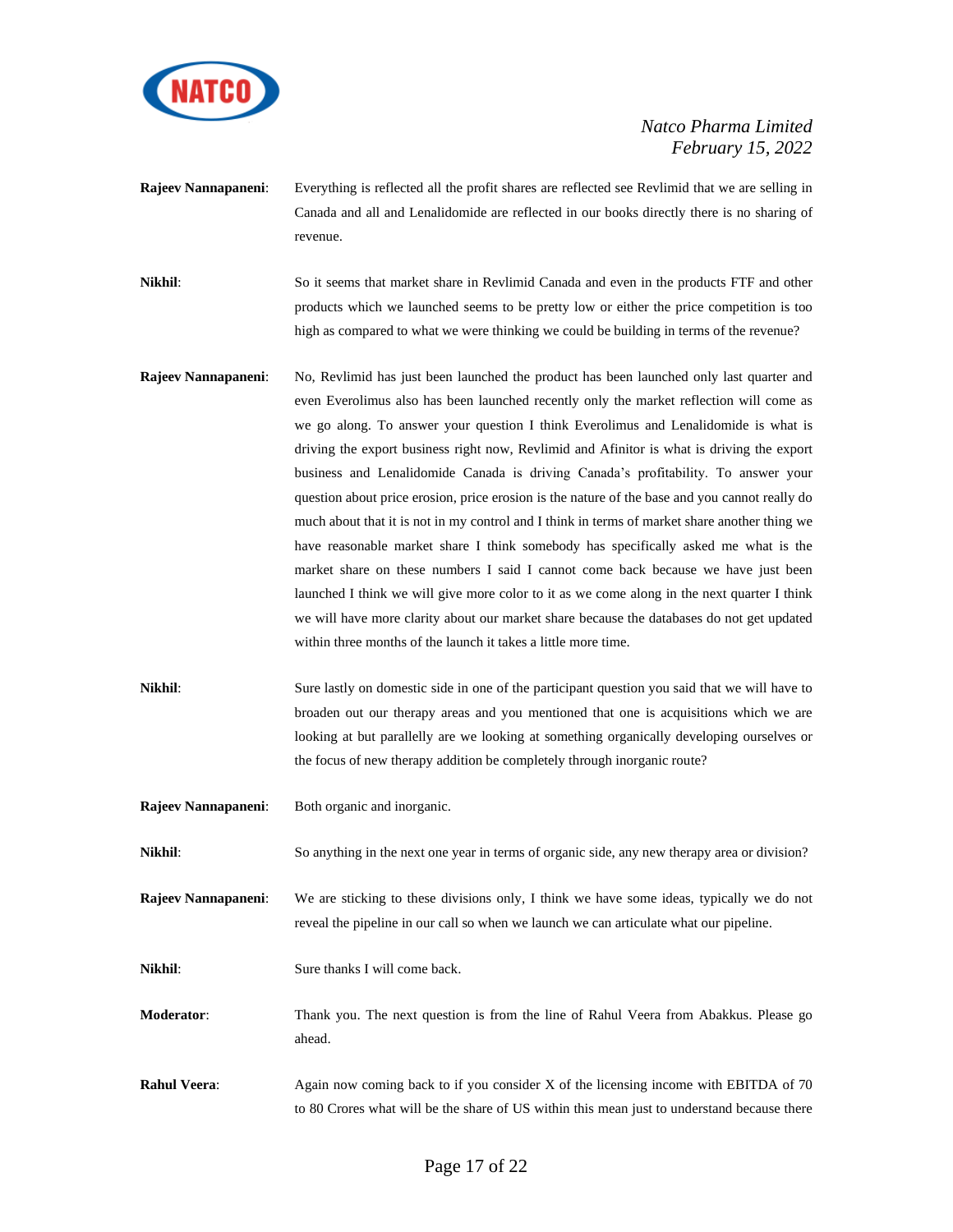

will be limited contribution from the tamiflu this season so seeing the base erosion in Doxil or Copaxone?

**Rajeev Nannapaneni**: What is the contribution of US and what is the contribution of India in EBITDA is what you are saying?

**Rahul Veera:** Yes.

**Rajeev Nannapaneni**: I do not have the number.

**Rahul Veera**: Going back to the previous participant's question all the launches Everolimus or Revlimid is there a front loading of cost in the number and probably the higher profit share will start flowing in with a better market share next quarter, is it something that is what we are expecting?

**Rajeev Nannapaneni**: No I am not expecting I think fairly the numbers are the way they are and I think if you get more market share then you get more sales and more profit shares, but there is always pressure in, it is very tough to judge what you are asking me is to predict revenue in the next few months for products where there is significant number of competition honestly I cannot answer your question, we just have to go with the flow and I think I can speak about it as things go along. I cannot make any predictions of revenue.

**Rahul Veera:** Sure fair point so in terms of Copaxone, Doxil and Fosrenol are we making any substantial money there as of now?

- **Rajeev Nannapaneni**: Copaxone we are making, Copaxone is still our number one product so in terms of revenue, Doxil is down quite a bit, Doxil is down 80% compared to what we used to make before. Lanthanum we make reasonable amount of money but from what I understand there are two other generic competitors we have got approved last month, I think Cipla and Teva I think both of them got approved I think in January I think is what I understand.
- **Rahul Veera:** Sir one of our peers in Tamiflu has written off a lot of inventory because of the expiry dates so are we seeing that pressure for us also in Tamiflu side?
- **Rajeev Nannapaneni**: Our contribution from Tamiflu has been low but as I said we will make a call in the March quarter on the COVID inventory I think we will make a call. We will speak about it in the March quarter.
- **Rahul Veera:** Tamiflu I am talking?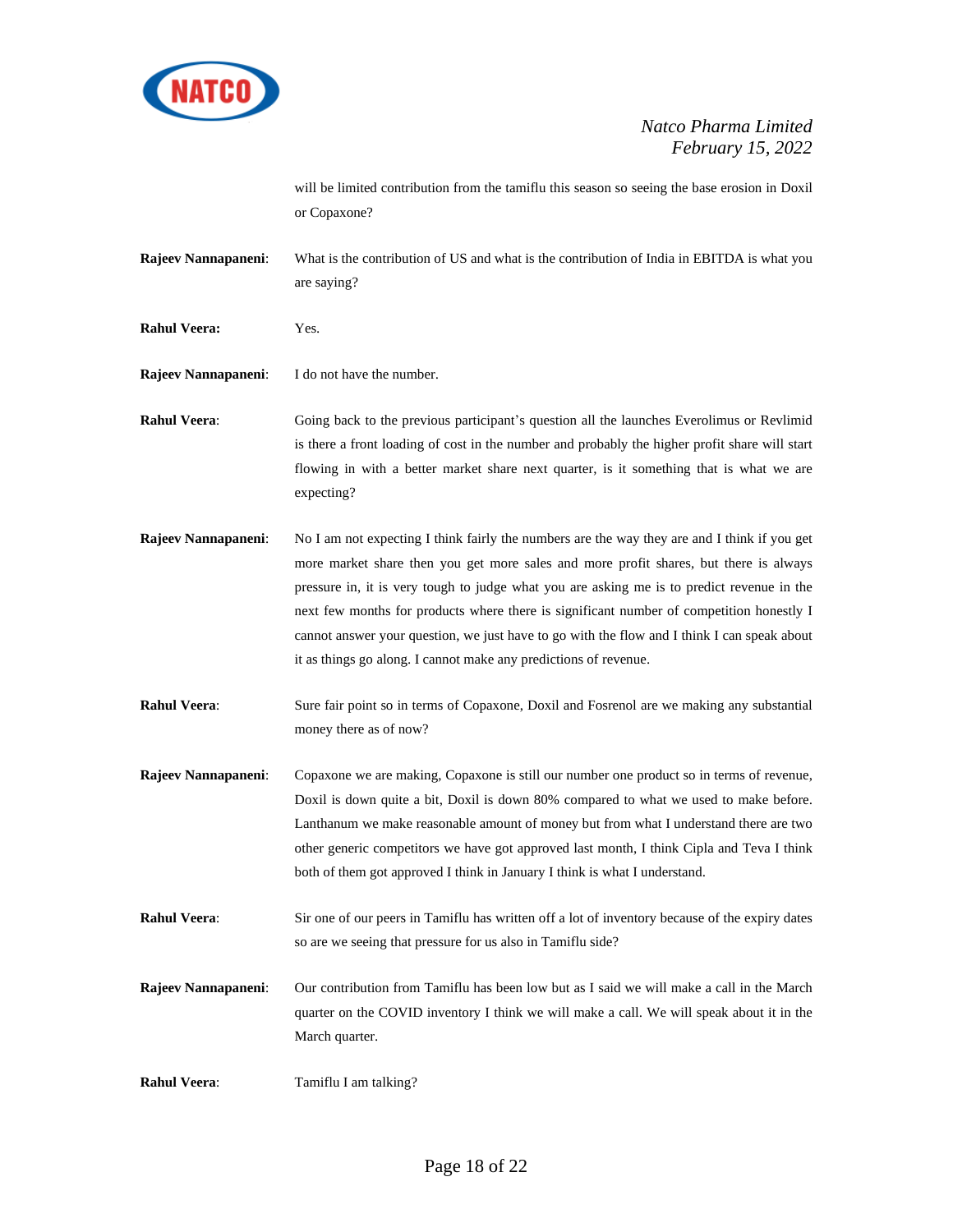

- **Rajeev Nannapaneni**: I said all inventory will make a call in March quarter now that the COVID wave is over so I think we will make a call in the March quarter, basically you make different provisions based on your dating of your product so we will make a call in the March quarter based on how the portfolio is moving.
- **Rahul Veera:** Sure as of now whatever we spoke in the past one hour it seems like whatever the profit that is going to be we are generating where Revlimid is going to be set off by all the write-off now?
- **Rajeev Nannapaneni**: See my friend I think what I can tell you is that you see the numbers are the way they are, you cannot what we are communicating is the nature of the beast and that is how it works so what I can tell you is about strategy I cannot tell you why you are not getting better realization on this product because it is the nature of the business is not it and I think it is also very clear I think Revlimid is going to drive our profits clearly I think that is the way it is and there is no two ways of hiding behind it I think it is what it is.
- **Rahul Veera:** Sure.
- **Moderator**: Thank you. The next question is from the line of Chirag Dagli from DSP Mutual Fund. Please go ahead.
- **Chirag Dagli:** Thank you for the opportunity. This is a slightly higher level question if you look at three Copaxone FY2016 and versus you know let us say the annualized run rate currently we had roughly moved Rs.1000 Crores sales to about Rs.1600 Crores and EBITDA from Rs.250 Crores to Rs.260 Crores to Rs.360 odd Crores right of course over the last five years we have accrued reserves but pre-Copaxone versus now the base business has not moved materially, we are again at a juncture where we are going to get windfall gains from another large product Revlimid in the US so the question there is how different do you think the next five years are going to be for the base business versus the last five years?
- **Rajeev Nannapaneni:** I think if we look at our journey over the last five to six years we had windfall gains in both tamiflu, we had windfall gains in Copaxone and we are anticipating some gains in Revlimid so that is the nature of our way the business works is not it. So we have had the ability to deliver something every few years which has allowed us to do something special, Doxil did well for a while it was there, but that is the nature of the beast, the business if you have a smart idea you do very well with it and holds on for a while and then it goes away you just have to come up with a new idea I think that is how it works and that is way we are. So in terms of how the future holds I think we are very acutely aware that we need to strengthen the base business I think this is something we have been working on for the last two to three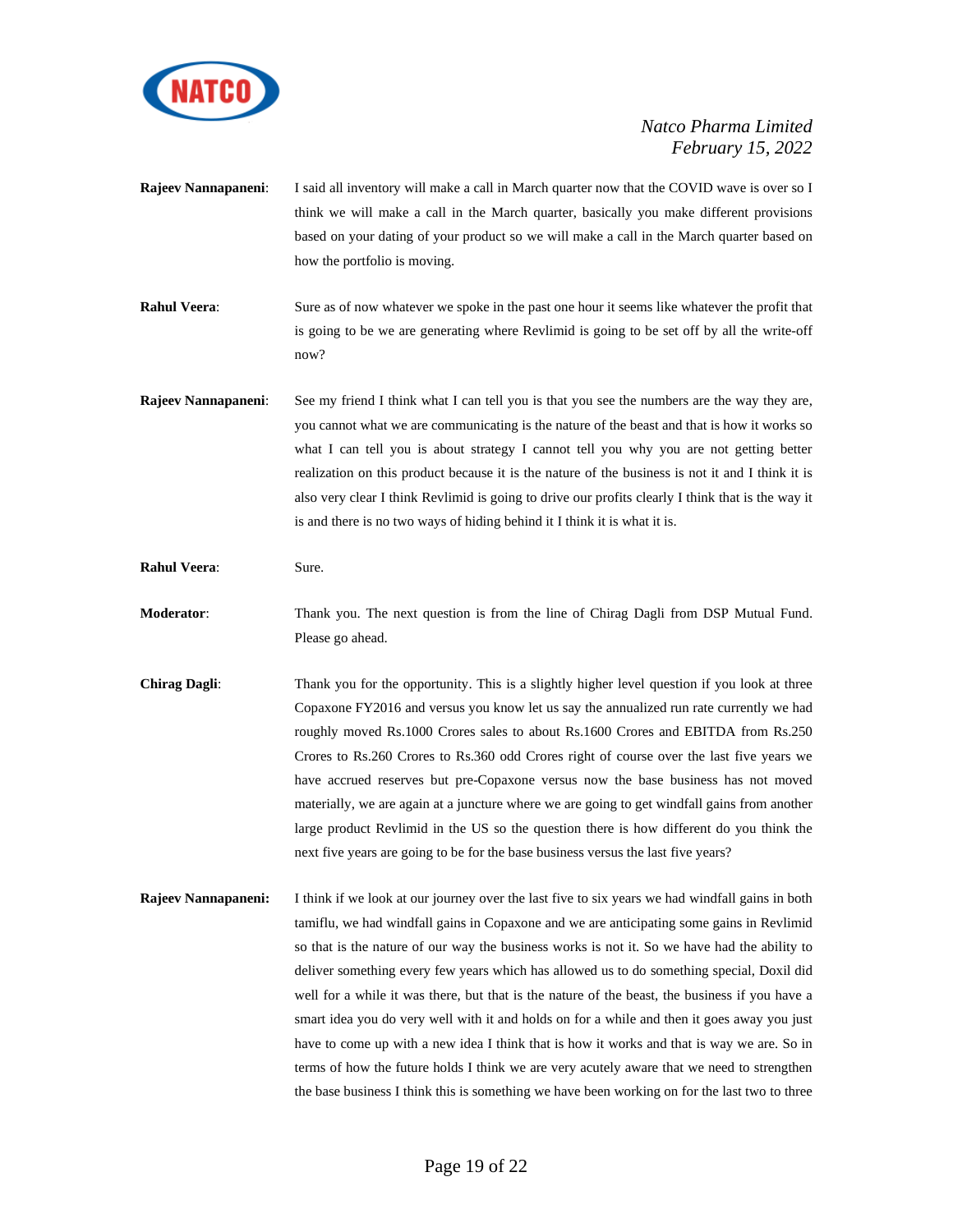

years I think Brazil and Canada edition is part of that. We have built that business from scratch organically building a business organically takes six to seven years and I think we went through that journey in these markets and our agro foray is also part of that so that we can diversify our revenue so that we are not so highly dependent on one-offs from the US market. I think this is what we have been working on continuously. The benefit of that you will see in the next few years I think by the time Revlimid tapers off in the US I think we would have built a large enough businesses in all these segments so that when it tapers off the base continues to be strong I think that is continuously our endeavor and this is what we have been working on, but when you try to build things organically you would not see results like overnight if you say Rajeev next quarter you show me 300 Crores in a non-US revenue in this particular market it does not happen like that it takes time, see a lot of the articulation that we do in terms of agro and all that it is a process what I can tell you is that like this is what we are doing and this is what we believe will launch will happen this will happen in this particular month and based on this particular event, so I think to answer your question I think this is what we have been working on, I think we are very conscious of what you have said and I think we are very clear that this has to be done and I think we are working towards that and I believe by the time Revlimid goes away I think we are going to build this business to a significant size so that the base is much stronger.

- **Chirag Dagli**: Okay understood and just the second one on CTPR do we have approvals across multiple crops, etc., because I understand this product is sold across multiple crops, do we need approval for all the crops before we start scaling up?
- **Rajeev Nannapaneni**: I do not want to hazard a guess on that one, but I think we have a proof of multiple costs.
- **Rajesh Chebiyam:** When we register it is applied for the multiple crops Chirag.
- **Chirag Dagli:** So we can immediately access the entire 1400 Crores market?
- **Rajesh Chebiyam:** I think that is my understanding.
- **Chirag Dagli**: Understood thank you so much. Best of luck.
- **Moderator**: Thank you. The next question is from the line of Kunal Randeria from Edelweiss Securities. Please go ahead.
- **Kunal Randeria**: Thanks for taking my question again Rajeev just building upon one of the previous participant's question on complex generics so there are a dearth of products in the US right some of the US companies have actually revealed their pipeline, products like Risperdal Consta, Sandostatin LAR and Invega and so on so I am just wondering why is it that a lot of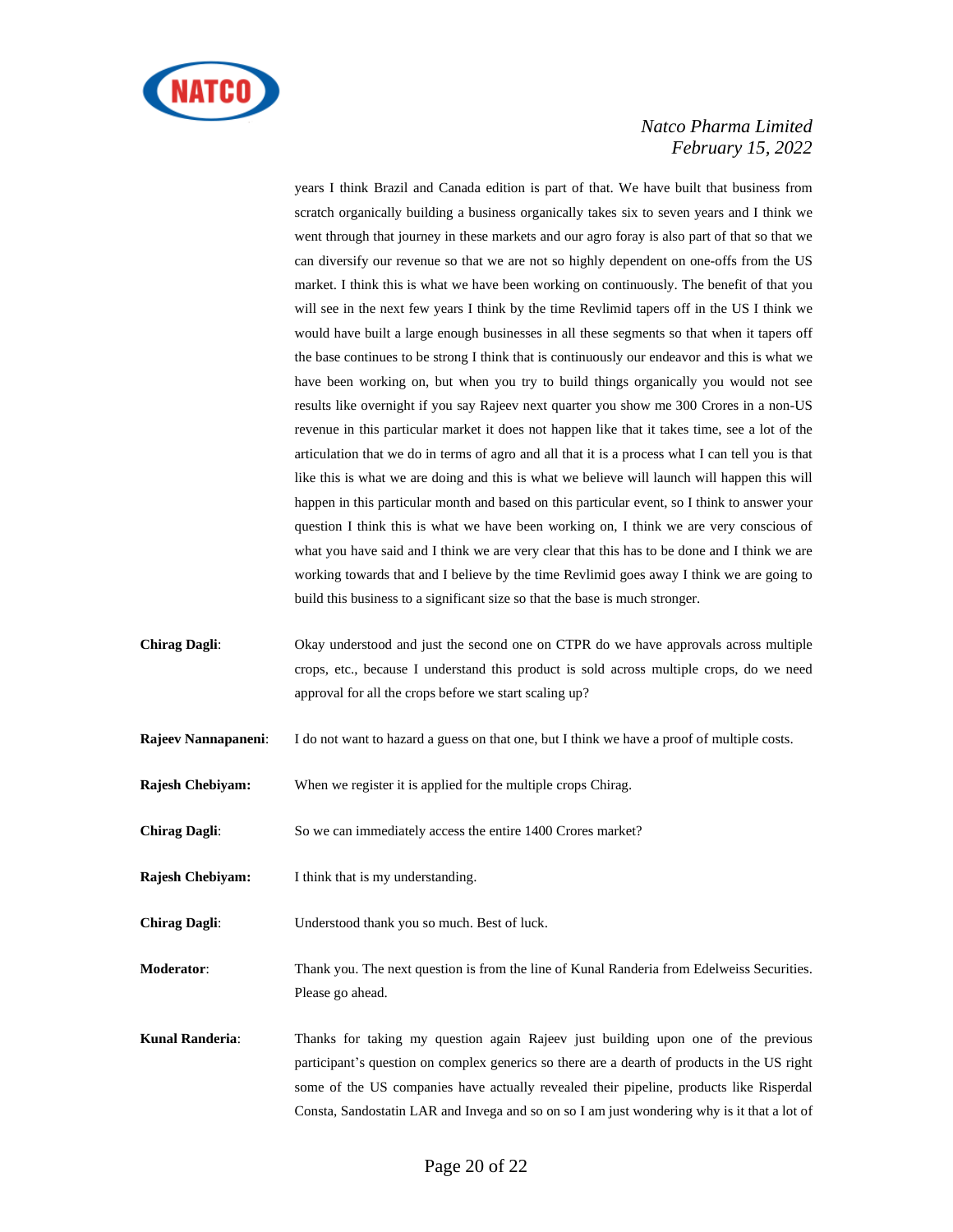

Indian companies which were developing it have not been able to sort of develop this because these can be very lucrative long-term opportunities?

**Rajeev Nannapaneni:** Okay I will answer your question why do we are not revealing the pipeline, revealing and all you do not reveal at the time in R&D, we only reveal it when you reach the stage of filing where you have done the clinical, you have done the filing with the ANDAs that is when people start revealing, nobody reveals at the time of R&D because it is only an idea right so unless you execute your idea you do not reveal it that is one. Second is your question why do not Indian companies are not successful in complex generic as opposed to US you are saying is that the question?

**Kunal Randeria**: Yes at least in some of these products right I remember for Sandostatin for example a lot of the Indian companies are trying to develop I think in the last five years.

- **Rajeev Nannapaneni:** I think these are very tough to deliver Kunal. I think that is what you need to appreciate. I think they are very hard to deliver and when they come through obviously there is a huge upside but it takes a lot of time to deliver, if you are able to pull off like two of these products in a decade you have done a great job. Look at our own Copaxone success we have done it 10 years before the actual launch actually happened and now it is a fairly stable revenue stream for us so these are very hard to deliver Kunal, it is not easy as I have said but everybody has their own conflicts and pipeline, so again we are privy to what is publicly said. I think Indian company is also doing that I do not say that they are not doing it but success is very hard to come by I think clearly it is not easy.
- **Kunal Randeria**: Sure and I am not sure if you reveal this but would you be sort of comfortable making a domestic acquisition in excess of let us say 2500 Crores given the kind of cash flows you will be generating in the next few years?

**Rajeev Nannapaneni**: I am open to any transaction but as long as it is right for the company, we should do what is right. We need to fill the gaps in our pipeline as the gentleman asked me earlier but we need to use this cash in a way that we are able to fill the pipeline and strengthen the base business. I think the right valuation, the right price and the right synergy I think I am open to any transaction.

**Kunal Randeria**: Got it thanks a lot.

**Moderator**: Thank you. The next question is from the line of Sai Pawan Kumar, an Individual Investor. Please go ahead.